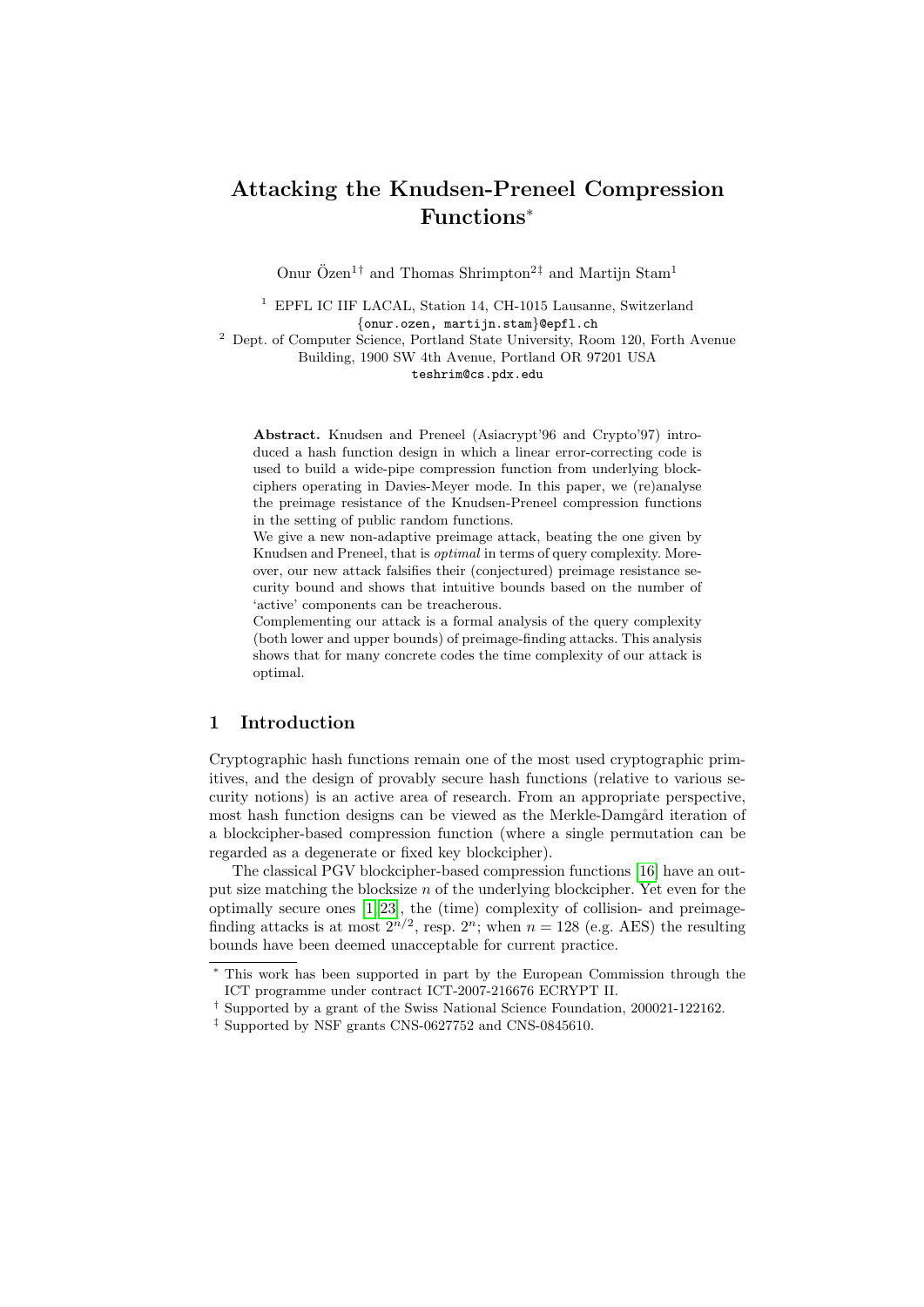This mismatch between desired output sizes for blockciphers versus hash functions has been recognized early on (dating back to Yuval [\[27\]](#page-19-2)), and blockcipherbased compression functions that output more than  $n$  bits have been put forth. This output expansion is typically achieved by calling the blockcipher multiple times and then combining the resulting blockcipher outputs in some clever way. In the 1990s many so-called double-length constructions (where  $2n$  bits are output) were put forth, but large classes of these were subsequently broken. Only recently have a few double-length constructions been supported by formal security proofs; see e.g.  $[5, 6, 7, 13, 15]$  $[5, 6, 7, 13, 15]$  $[5, 6, 7, 13, 15]$  $[5, 6, 7, 13, 15]$  $[5, 6, 7, 13, 15]$  for an overview. In any case, the standard approach in designing wider-output compression functions has been to fix a target output size (and often a target number of blockcipher calls as well) and then to build a compression function that is optimally collision-resistant for that size.

In three papers [\[8,](#page-18-4) [9,](#page-18-5) [10\]](#page-18-6), Knudsen and Preneel adopted a different approach, namely to let the output size and (relatedly) the number of blockcipher calls vary as needed in order to guarantee a particular security target. Specifically, given r independent ideal compression functions  $f_1, \ldots, f_r$ , each mapping cn-bits to n bits, they create a new 'bigger' compression function outputting  $rn$  bits.<sup>[3](#page-1-0)</sup>

The  $f_1, \ldots, f_r$  are run in parallel, and each of their inputs is some linear combination of the blocks of message and chaining variable that are to be processed; the rn-bit output of their construction is the concatenation of the outputs of these parallel calls. The elegance of the KP construction is in how the inputs to  $f_1, \ldots, f_r$  are computed. They use the generator matrix of an  $[r, k, d]$ error-correcting code over  $\mathbb{F}_{2^c}$  to determine how the ck input blocks of the 'big' compression function are xor'ed together to form the inputs to the underlying  $r$ functions. (In a generalization they consider the  $f_i$  as mapping from  $bcn'$  to  $bn'$ bits instead and use a code over  $\mathbb{F}_{2^{bc}}$ .)

Under a broad—but *prima facie* not unreasonable—assumption related to the complexity of finding collisions in parallel compression functions, Knudsen and Preneel show that any attack needs time at least  $2^{(d-1)n/2}$  to find a collision in their construction. Thus for a code with minimum distance  $d = 3$ , one obtains a  $2<sup>n</sup>$  collision-resistance bound. For preimage resistance, Knudsen and Preneel *conjecture* that attacks will require at least  $2^{(d-1)n}$  time. They also give preimage- and collision-finding attacks that, curiously, are mostly independent of the minimum distance. For preimage resistance the attacks of Knudsen and Preneel meet their conjectured bound (at least for MDS codes). For collision resistance the story is different, as for many of the codes they consider there is a considerable gap between the actual complexity of their attacks and their  $2^{(d-1)n/2}$  bound. Watanabe [\[25\]](#page-19-5) has subsequently shown a collision attack that is more efficient than Knudsen and Preneel's attack for many of their parameter sets. He was even able to show that the collision resistance *lower* bound given by Knudsen and Preneel is wrong for certain parameters (e.g. for  $3 < d \leq k$ ).

<span id="page-1-0"></span><sup>3</sup> Note that Knudsen and Preneel also propose to instantiate the underlying ideal compression functions with a blockcipher run in Davies-Meyer mode and to iterate the compression function to obtain a full blockcipher-based hash function. See the full version for details.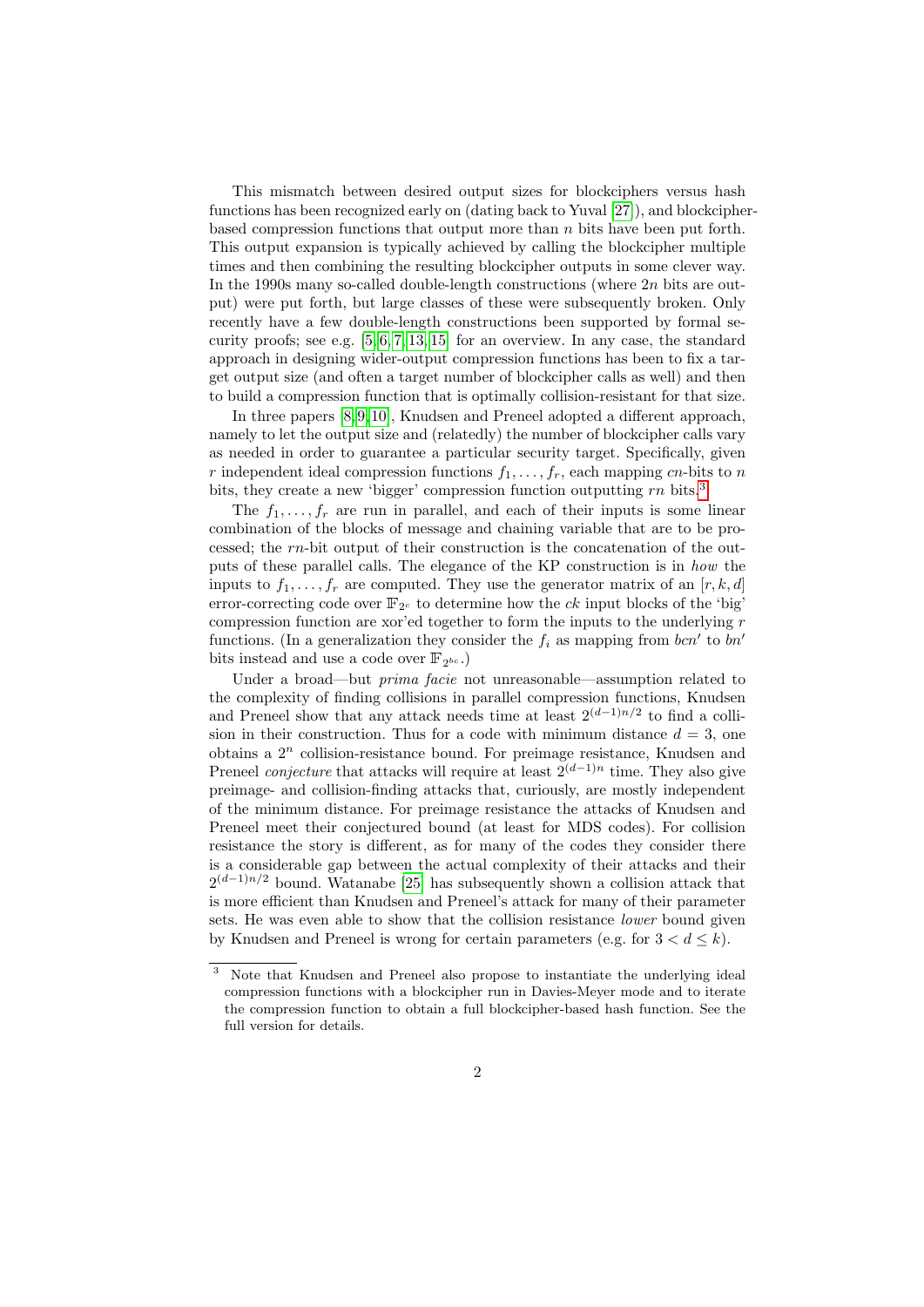|                                                             |                           | Preimage Resistance                    |             |              |          |  |  |
|-------------------------------------------------------------|---------------------------|----------------------------------------|-------------|--------------|----------|--|--|
| Code                                                        | $sn + mn \rightarrow sn$  | Our Attack KP-Conj. KP-Attack<br>Query |             |              |          |  |  |
|                                                             |                           | Complexity                             | Time        | Time         | Time     |  |  |
| $ r, k, d _{2^e}$                                           | $2kn \rightarrow rn$      | $2^{rn/k}$                             | Sec. $5$    | $2^{(d-1)n}$ | Thm. 1   |  |  |
| $[5,3,3]_4$                                                 | $(5+1)n \rightarrow 5n$   | $2^{5n/3}$                             | $2^{5n/3}$  | $2^{2n}$     | $2^{2n}$ |  |  |
| $\left[8,5,3\right]$                                        | $(8+2)n \rightarrow 8n$   | $2^{8n/5}$                             | $2^{8n/5}$  | $2^{2n}$     | $2^{3n}$ |  |  |
| $\left[\textit{12},\textit{9},\textit{3}\right]_\textit{4}$ | $(12+6)n \rightarrow 12n$ | $2^{4n/3}$                             | $2^{4n/3}$  | $2^{2n}$     | $2^{3n}$ |  |  |
| $[9,5,4]_4$                                                 | $(9+1)n \rightarrow 9n$   | $2^{9n/5}$                             | $2^{11n/5}$ | $2^{3n}$     | $2^{4n}$ |  |  |
| $[16, 12, 4]_x$                                             | $(16+8)n \rightarrow 16n$ | $2^{4n/3}$                             | $2^{7n/3}$  | $2^{3n}$     | $2^{4n}$ |  |  |
| $[6,4,3]_{16}$                                              | $(6+2)n \rightarrow 6n$   | $2^{3n/2}$                             | $2^{3n/2}$  | 2n           | 2n       |  |  |
| $[8,6,3]_{16}$                                              | $(8+4)n \rightarrow 8n$   | $2^{4n/3}$                             | $2^{4n/3}$  | $2^{2n}$     | $2^{2n}$ |  |  |
| $[12, 10, 3]_{16}$                                          | $(12+8)n \rightarrow 12n$ | $2^{6n/5}$                             | $2^{6n/5}$  | $2^{2n}$     | $2^{2n}$ |  |  |
| $[9,6,4]_{16}$                                              | $(9+3)n \rightarrow 9n$   | $2^{3n/2}$                             | $2^{2n}$    | $2^{3n}$     | $2^{3n}$ |  |  |
| $[16, 13, 4]_{16}$                                          | $(16+10)n \to 16n$        | $2^{16n/13}$                           | $2^{2n}$    | $2^{3n}$     | $2^{3n}$ |  |  |

<span id="page-2-1"></span>**Table 1.** Knudsen-Preneel constructions (cf. [\[10,](#page-18-6) Table V]) based on  $2n$ -to-n bit primitive (PuRF or single-key blockcipher). Non-MDS parameters in italic.

Our contribution. This paper offers a new security analysis of the KP construction when the underlying compression functions are modeled as public random functions (PuRFs). In the process we also introduce a precise formalization of the Knudsen-Preneel transform and, more generally, blockwise-linear schemes. We directly address the conjectured preimage-resistance security by describing an attack taking into account both query and time-complexity; we see the latter as especially important when considering attacks. Our attacks go well below the conjectured lower bound by Knudsen and Preneel, demonstrating its incorrectness and, more generally, that intuition about security derived from the number of active functions can be misleading.

Our main result is a new preimage attack whose time and query complexity (ignoring the constant and logarithmic factors) is summarized<sup>[4](#page-2-0)</sup> in Tables [1](#page-2-1) and [2.](#page-3-0) From a practical point of view, the time complexity of our attack beats the one given by KP in every case but two, namely when the code is  $[4, 2, 3]_8$  or  $[5, 2, 4]_8$ ; in both cases we match the original attack, moreover we show that it is optimal for the former. Startlingly, in the  $[12, 9, 3]_4$  case our preimage attack is *even* faster than the collision attack proposed by Knudsen and Preneel. So in that case we have uncovered a new collision attack as well!

Reducing the query complexity. We begin with the simple observation that  $(0^a || x_1) \oplus (0^a || x_2)$  yields a string of the form  $(0^a || X)$ . More generally, any linear combination of strings with the same pattern of fixed zero bits will yield a

<span id="page-2-0"></span><sup>&</sup>lt;sup>4</sup> We note that our attack is not specific to the cases  $c \in \{2,3\}$ , it also works for instance against the compression functions suggested by Knudsen and Preneel with  $c = 5$  (mimicking the MD4 and MD5 situation).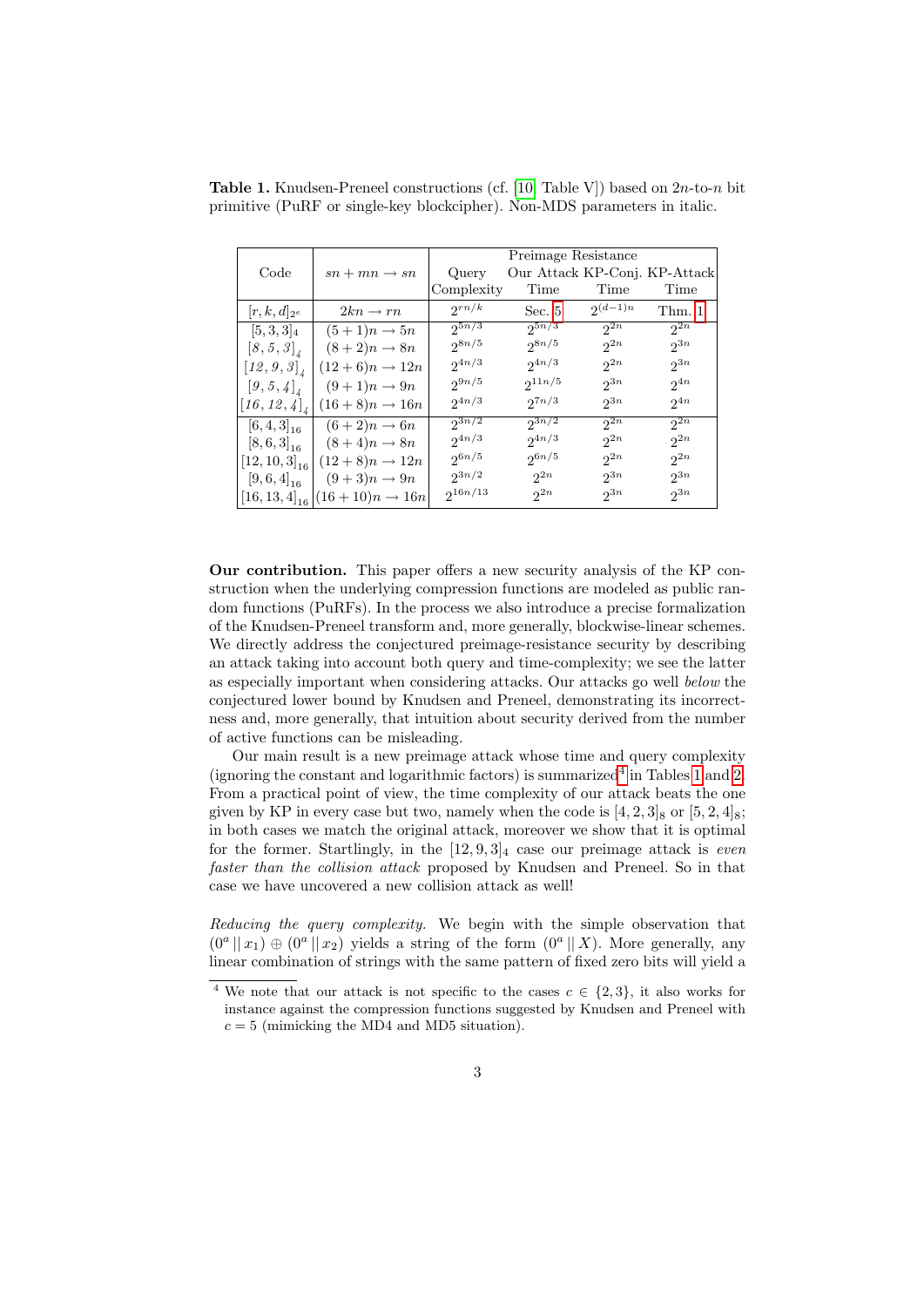|                     |                                          | Preimage Resistance |                               |              |          |  |  |
|---------------------|------------------------------------------|---------------------|-------------------------------|--------------|----------|--|--|
| Code                | $sn + mn \rightarrow sn$                 | Query               | Our Attack KP-Conj. KP-Attack |              |          |  |  |
|                     |                                          | Complexity          | Time                          | Time         | Time     |  |  |
| $[r, k, d]_{2^e}$   | $3kn \rightarrow rn$                     | $2^{rn/k}$          | Sec. 5                        | $2^{(d-1)n}$ | Thm. 1   |  |  |
| $[4, 2, 3]_8$       | $(4+2)n \rightarrow 4n$                  | $2^{2n}$            | $2^{2n}$                      | $2^{2n}$     | $2^{2n}$ |  |  |
| $[6, 4, 3]_{\rm s}$ | $(6+6)n \rightarrow 6n$                  | $2^{3n/2}$          | $2^{3n/2}$                    | $2^{2n}$     | $2^{2n}$ |  |  |
| $[9, 7, 3]_{8}$     | $(9+12)n \rightarrow 9n$                 | $2^{9n/7}$          | $2^{9n/7}$                    | $2^{2n}$     | $2^{2n}$ |  |  |
| $[5, 2, 4]_{\rm s}$ | $(5+1)n \rightarrow 5n$                  | $2^{5n/2}$          | $2^{3n}$                      | $2^{3n}$     | $2^{3n}$ |  |  |
| $[7, 4, 4]_8$       | $(7+5)n \rightarrow 7n$                  | $2^{7n/4}$          | $2^{9n/4}$                    | $2^{3n}$     | $2^{3n}$ |  |  |
|                     | $[10, 7, 4]_8[(10+11)n \rightarrow 10n]$ | $2^{10n/7}$         | $2^{2n}$                      | $2^{3n}$     | $2^{3n}$ |  |  |

<span id="page-3-0"></span>**Table 2.** Knudsen-Preneel constructions (cf. [\[10,](#page-18-6) Table VIII]) based  $3n$ -to-n bit primitive (PuRF or double-key blockcipher).

string with the same form. By restricting the queries (to the PuRFs) to strings with the same (blockwise) pattern, we can optimize the *yield* (the maximum number of compression function evaluations an adversary can make given a particular number of queries to the oraclized, ideal objects that underlie it). This observation allows us to reduce the query complexity of a preimage-finding attack to the bare minimum and also allows the attack to be deterministic and non-adaptive.

The results we derive here (Section [4\)](#page-7-1) are relevant beyond the KP construction. In particular, they apply to all constructions in which the inputs to the blockciphers (or PuRFs) are determined by blockwise linear combinations of blocks of compression function input. This includes the schemes discussed by Peyrin et al. [\[15\]](#page-19-4) and Seurin and Peyrin [\[20\]](#page-19-6).

Exploiting the dual code to reduce the time complexity. When mounting our reduced-query attack against a KP construction with parameters  $[r, k, d]_{2^e}$ , the result is r lists with partial preimages (under each of the  $f_i$  respectively) and, with high probability, a full preimage is 'hiding' among these lists. That is to say, when we consider all possible combinations of partial preimages, some will correspond to a codeword and others will not. To reduce the time complexity we need to be able to find such a 'codeword' (being an actual, full preimage) efficiently among all possibilities.

The main innovation of our attack (Section [5\)](#page-10-0) is in how to find full preimages from the lists of partial preimages. It is based on the observation that codewords in the dual code can be used to express relations between PuRF-inputs that correspond to a codeword. Using known techniques to solve the generalized birthday problem (see e.g.  $[24, 19, 3, 2]$  $[24, 19, 3, 2]$  $[24, 19, 3, 2]$  $[24, 19, 3, 2]$ ) this allows us to prune the lists and consequently find a preimage for the compression function faster (than a naive approach or than Knudsen and Preneel). In the full version we explore additional reductions in the memory requirements.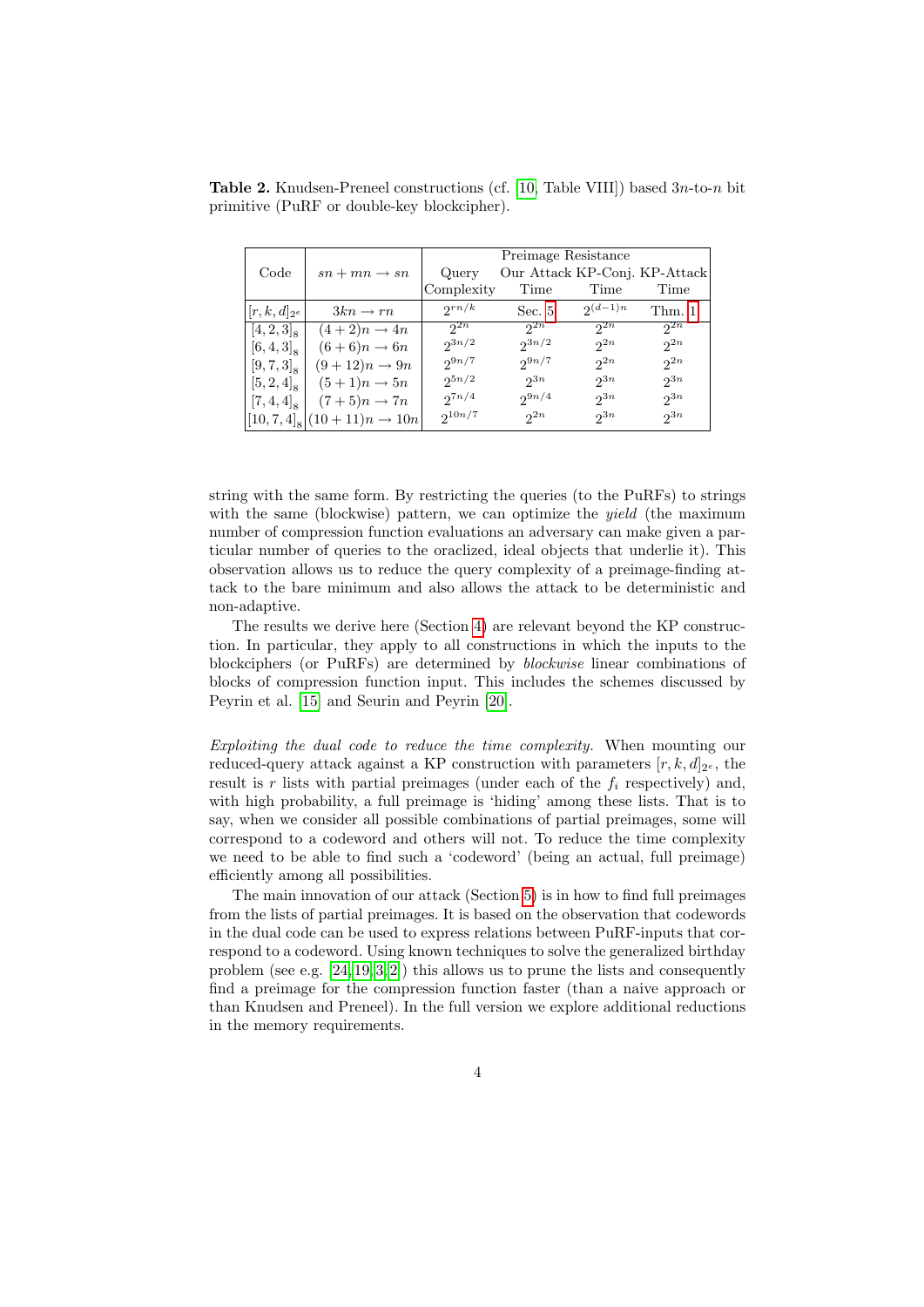Proving optimality. A secondary result of this paper is a security proof for preimage resistance of the Knudsen-Preneel compression functions in the informationtheoretic model. Here (Theorem [3\)](#page-9-0) we determine a lower bound on the query complexity for a computationally unbounded adversary to successfully find preimages. We give a concrete bound and, to interpret it, switch to an asymptotic assessment. This shows that the query complexity of our new attack is essentially optimal (up to a small factor).

Since the lower bounds on the query complexity serve as 'best case' lower bounds for the complexity of real-world attacks, we can conclude that our new preimage-finding attack is optimal whenever the time complexity of our attack matches its query complexity. This happens for 9 out of the 16 schemes: for the seven MDS schemes with  $d = 3$ , and for codes  $[8, 5, 3]_4$  and  $[12, 9, 3]_4$ . For the remaining seven schemes we leave a gap between the information-theoretic lower bound and the real-life upper bound.

## 2 Preliminaries

Blockwise-linear compression functions. A compression function is a mapping  $H: \{0,1\}^{tn} \to \{0,1\}^{sn}$  for some blocksize<sup>[5](#page-4-0)</sup>  $n > 0$  and integer parameters  $t > s > 0$ . For positive integers c and n, we let  $Func(cn, n)$  denote the set of all functions mapping  $\{0,1\}^{cn}$  into  $\{0,1\}^n$ . A compression function is  $PuRF-based$ if its mapping is computed by a program with oracle access to a finite number of specified oracles  $f_1, \ldots, f_r$ , where  $f_1, \ldots, f_r \stackrel{\$}{\leftarrow} \text{Func}(cn, n)$ . When a PuRFbased compression function operates on input W, we write  $H^{f_1,\ldots,f_r}(W)$  for the resulting value. Of primary interest for us will be single-layer PuRF-based compression functions without feedforward. These call all oracles in parallel and compute the output based only on the results of these calls; in particular, input to the compression function is not further considered.

Most PuRF-based (and blockcipher-based) compression functions are of a special type. Instead of arbitrary pre- and postprocessing, one finds only functions that are blockwise linear. For example, consider all of the PGV hash functions. An advantage of a blockwise approach is that it yields simple-looking hash functions whose security is easily seen to be determined by the blocksize  $n$ . Linearity allows for relatively efficient implementation via bitwise exclusive-or of  $n$ -bit blocks. The Knudsen-Preneel construction is also blockwise linear, so let us define formally what is a blockwise-linear single-layer PuRF-based compression function without feedforward, an unwieldy name we shorten to blockwise-linear scheme.

<span id="page-4-1"></span>**Definition 1 (Blockwise-linear scheme).** Let  $r, c, b, t, s$  be positive integers and let matrices  $C^{PRE} \in \mathbb{F}_2^{rob \times tb}$ ,  $C^{POST} \in \mathbb{F}_2^{sb \times rb}$  be given. We define  $H =$  $BL^b(C^{PRE}, C^{POST})$  to be a family of single-layer PuRF-based compression functions  $H_n: \{0,1\}^{tn} \to \{0,1\}^{sn}$ , for all positive integers n with  $b|n$ . Specifically,

<span id="page-4-0"></span> $5$  We include the blocksize in the definition for convenience later on—it is not a necessity and only mildly restrictive.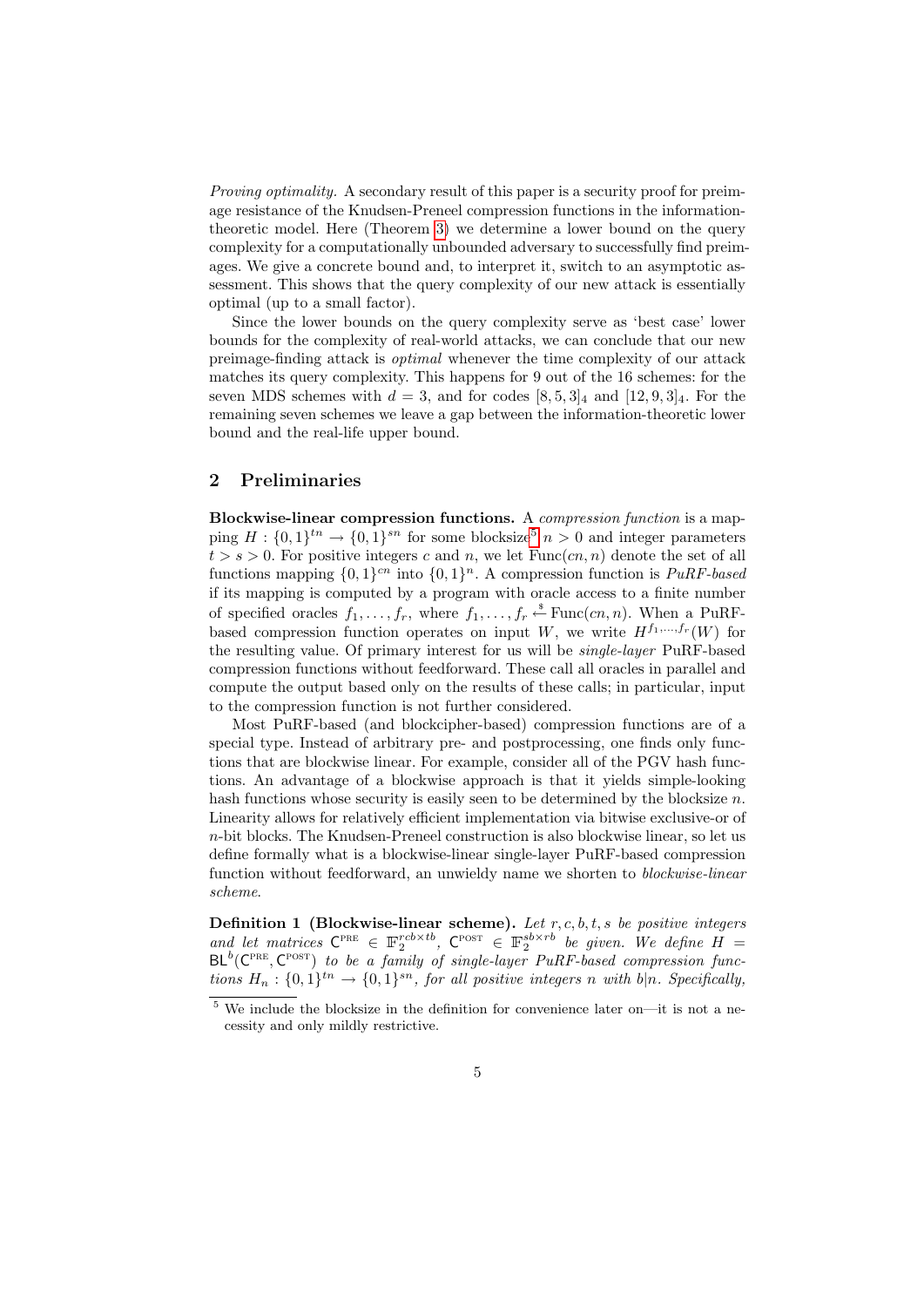let  $n'b = n$ , and  $f_1, \ldots, f_r \in \text{Func}(cn, n)$ . Then on input  $W \in \{0, 1\}^{tn}$  (interpreted as column vector),  $H_n^{f_1...f_r}(W)$  computes the digest  $Z \in \{0,1\}^{sn}$  as follows:

- 1. Compute  $X \leftarrow (\mathsf{C}^{\text{PRE}} \otimes I_{n'}) \cdot W;$
- 2. Parse  $X = (x_i)_{i=1...r}$  and for  $i = 1...r$  compute  $y_i = f_i(x_i)$ ;
- 3. Parse  $(y_i)_{i=1...r} = Y$  and output  $Z = (\mathbb{C}^{\text{post}} \otimes I_{n'}) \cdot Y$ .

where  $\otimes$  denotes the Kronecker product and  $I_{n'}$  the identity matrix in  $\mathbb{F}_2^{n' \times n'}$  $\frac{n \times n}{2}$ .

In the definition above we silently identified  $\{0,1\}^n$  with the vector space  $\mathbb{F}_2^n$ , etc. The map corresponding to  $(\mathsf{C}^{\text{PRE}} \otimes I_{n'})$  will occasionally be denoted  $C^{\text{PRE}}$ . It will be convenient for us to write the codomain of  $C^{PRE}$  as a direct sum, so we identify  $\{0,1\}^{ren}$  with  $\bigoplus_{i=1}^r V_i$  where  $V_i = \mathbb{F}_2^{cn}$  for  $i = 1, \ldots, r$ . If  $x_1 \in V_1$  and  $x_2 \in V_2$ , then consequently  $x_1 + x_2$  will be in  $\overline{V_1} \oplus V_2$ . (This extends naturally to  $L_1 + L_2$  when  $L_1 \subset V_1, L_2 \subset V_2$ .) If we want to add 'normally' in  $\mathbb{F}_2^{cn}$  we write  $x_1 \oplus x_2$  which conveniently corresponds to exclusive or and the result will be in  $\mathbb{F}_2^{cn}$  as expected.

**Preimage resistance.** A preimage-finding adversary is an algorithm with access to one or more oracles, and whose goal is to find a preimage of some specified compression function output. We will consider adversaries in two scenarios: the information-theoretic one and a more realistic concrete setting. For informationtheoretic adversaries the only resource of interest is the number of queries made to their oracles. Otherwise, these adversaries are considered (computationally) unbounded. In the concrete setting, on the other hand, we are interested in the actual runtime of the algorithm (when fixing any reasonable computational model) and, to a lesser extent, its memory consumption (and code-size<sup>[6](#page-5-0)</sup>). Without loss of generality, in both settings adversaries are assumed not to repeat queries to oracles nor to query an oracle outside of its specified domain.

There exist several definitions of preimage resistance, depending on the distribution of the element for which a preimage needs to be found. The strongest notion is that preimage resistance should hold with respect to any distribution, which can be formalized as everywhere preimage resistance [\[17\]](#page-19-9).

Definition 2 (Everywhere preimage resistance). Let  $c, r, s, t > 0$  be integer parameters, and fix a blocksize  $n > 0$ . Let  $H: \{0,1\}^{tn} \rightarrow \{0,1\}^{sn}$  be a PuRF-based compression function taking r oracles  $f_1, \ldots, f_r \in \text{Func}(cn, n)$ . The everywhere preimage-finding advantage of adversary A is defined to be

$$
Adv_H^{\text{epre}}(\mathcal{A}) = \max_{Z \in \{0,1\}^{sn}} \left\{ \Pr \left[ f_1...f_r \stackrel{\text{s}}{\leftarrow} \text{Func}(cn, n), (W') \leftarrow \mathcal{A}^{f_1...f_r}(Z) : \right. \right. \right. \\ Z = H^{f_1...f_r}(W') \right\}
$$

Define  $\mathsf{Adv}^{\mathsf{epre}}_H(q)$  and  $\mathsf{Adv}^{\mathsf{epre}}_H(t)$  as the maximum advantage over all adversaries making at most q queries to each of their oracles respectively running in time at most t.

<span id="page-5-0"></span> $6\,$  We force algorithms to read their own code so the runtime is naturally lower bounded by the code-size.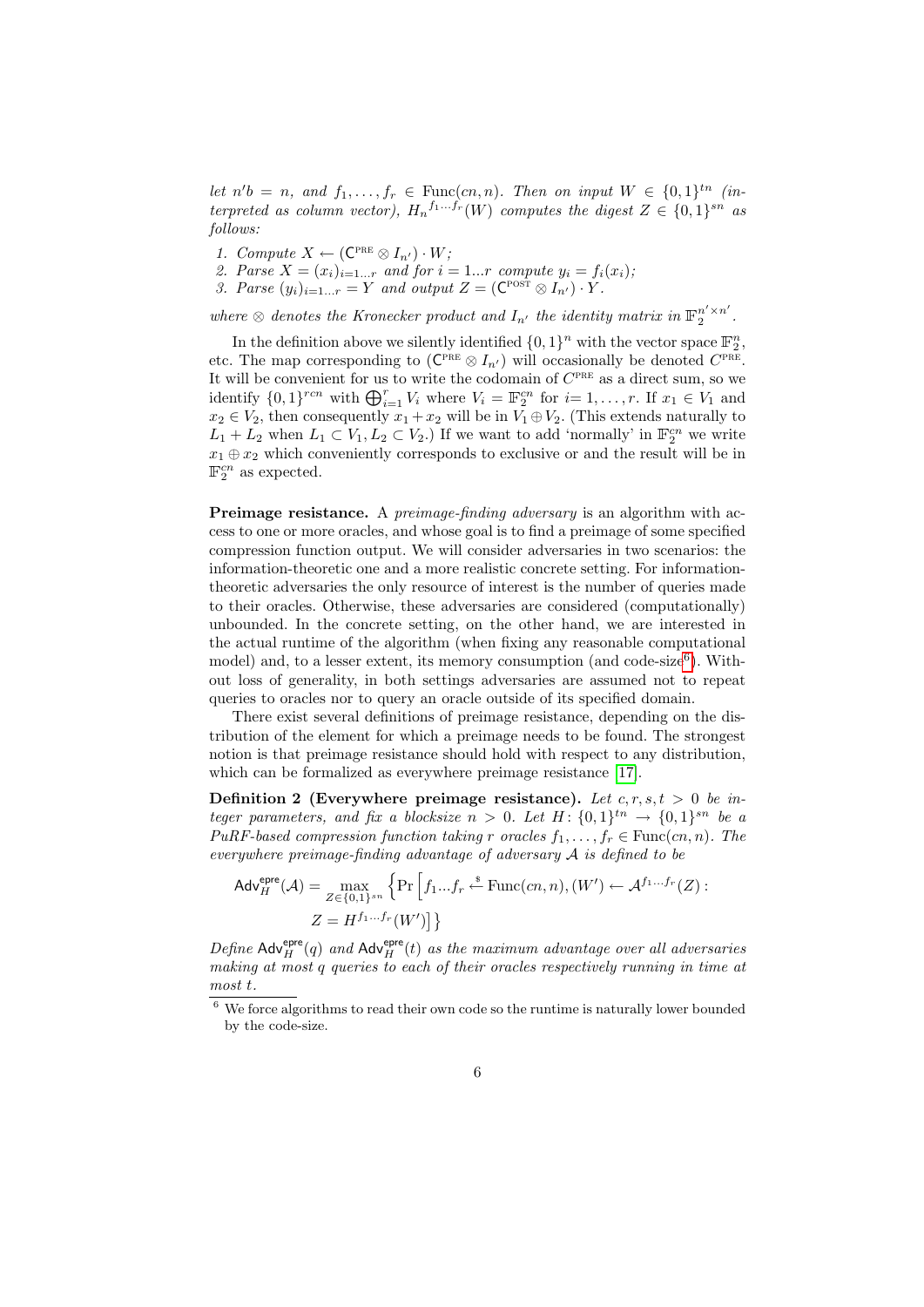Linear error correcting codes. An  $[r, k, d]_{2^e}$  linear error correcting code  $\mathcal C$  is the set of elements (codewords) in a k-dimensional subspace of  $\mathbb{F}_{2^e}^r$ , where the minimum distance  $d$  is defined as the minimum Hamming weight (taken over all nonzero codewords in  $\mathcal{C}$ ). The dual code  $[r, r - k, d^{\perp}]_{2^e}$  is the set of all elements in the  $r - k$ -dimensional subspace orthogonal to C (with respect to the usual inner product), and its minimum distance is denoted  $d^{\perp}$ .

Not all parameter sets are possible, in particular  $r \geq k$  (trivial) and the Singleton bound puts a (crude) limit on the minimum distance  $d \leq r - k + 1$ . Codes matching the Singleton bound are called maximum distance separable (MDS). The dual code of an MDS code is MDS itself as well, so  $d^{\perp} = k + 1$ .

An  $[r, k, d]_{2^e}$  code C can be generated by a matrix  $G \in \mathbb{F}_{2^e}^{k \times r}$ , meaning that  $\mathcal{C} = \{x \cdot G | x \in \mathbb{F}_{2^e}^k\}$  (using row vectors throughout). Without loss of generality, we restrict ourselves to systematic generator matrices, that is  $G = [I_k|P]$  for  $P \in \mathbb{F}_{2^e}^{k \times (r-k)}$  and  $I_k$  the identity matrix in  $\mathbb{F}_{2^e}^{k \times k}$ .

## 3 The Knudsen-Preneel Hash Functions

Knudsen and Preneel [\[8,](#page-18-4)[9\]](#page-18-5) introduced a family of hash functions employing error correcting codes. (We use the journal version [\[10\]](#page-18-6) as our frame of reference). Although their work was ostensibly targeted at blockcipher-based designs, the main technical thread of their work develops a transform that extends the range of an 'ideal' compression function (blockcipher-based, or not) in a manner that delivers some target level of security. As is nowadays typical, we understand an ideal compression function to be a PuRF. In fact, the KP transform is a special instance of a blockwise-linear scheme (Definition [1\)](#page-4-1), in which the inputs to the PuRFs are determined by a linear code over a binary field with extension degree  $e > 1$ , i.e.  $\mathbb{F}_{2^e}$ , and with  $\mathsf{C}^{\text{POST}}$  being the identity matrix over  $\mathbb{F}_2^{rb \times rb}$ (corresponding to concatenating the PuRF outputs). The extension field itself is represented as a subring of the matrix ring (of dimension equalling the extension degree) over the base field. We formalize this by an injective ring homomorphism  $\varphi: \mathbb{F}_{2^e} \to \mathbb{F}_2^{e \times e}$  and let  $\bar{\varphi}: \mathbb{F}_{2^e}^{r \times k} \to \mathbb{F}_2^{re \times ke}$  be the component-wise application of  $\varphi$  and subsequent identification of  $(\mathbb{F}_2^{e \times e})^{r \times k}$  with  $\mathbb{F}_2^{re \times ke}$  (we will use  $\bar{\varphi}$  for matrices over  $\mathbb{F}_{2^e}$  of arbitrary dimensions).

Definition 3 (Knudsen-Preneel transform). Let  $[r, k, d]$  be a linear code over  $\mathbb{F}_{2^e}$  with generator matrix  $G \in \mathbb{F}_{2^e}^{k \times r}$ . Let  $\varphi : \mathbb{F}_{2^e} \to \mathbb{F}_2^{e \times e}$  be an injective ring homomorphism and let b be a positive divisor of e such that  $ek > rb$ . Then the Knudsen-Preneel compression function  $H = \mathsf{KP}^b([r, k, d]_{2^e})$  equals  $H = BL^b(C^{PRE}, C^{POST})$  with  $C^{PRE} = \overline{\varphi}(G^T)$  and  $C^{POST} = I_{rb}$ .

If  $H = \mathsf{KP}^b([r, k, d]_{2^e}),$  then  $H_n: \{0,1\}^{kcn} \to \{0,1\}^{rn}$  with  $c = e/b$  is defined for all n for which b divides n. Moreover,  $H_n$  is based on r PuRFs in Func(cn, n). For use of  $H$  in an iterated hash function, note that per invocation (of  $H$ ) one can compress  $(ck - r)$  message blocks (hence  $ek > rb$  ensures actually compression is taking place), and the rate of the compression function is  $ck/r - 1$ .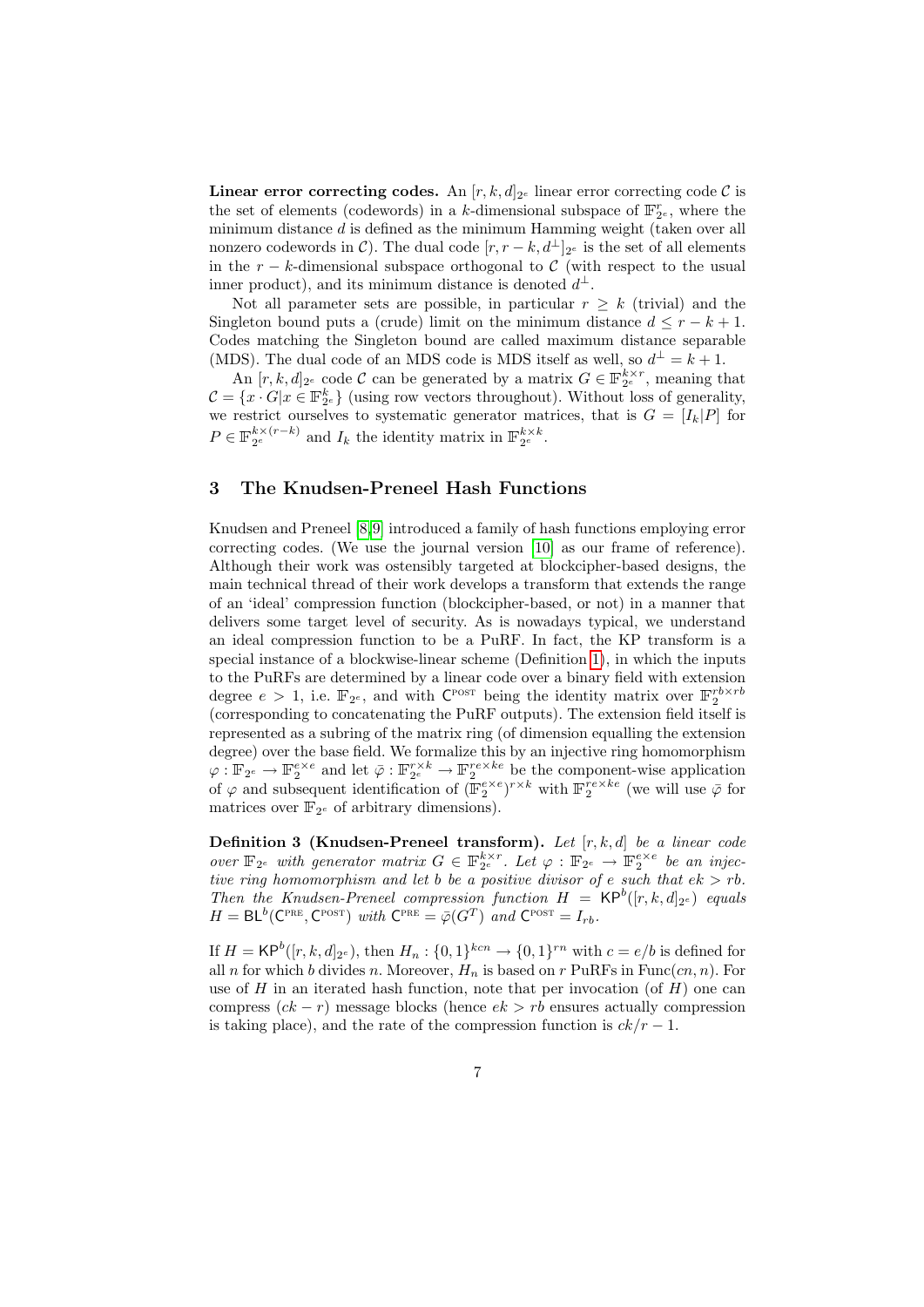We will concentrate on the case  $(b, e) \in \{(1, 2), (2, 4), (1, 3)\}\$  and then in particular on the 16 parameter sets given by Knudsen and Preneel. (Since b is uniquely determined given  $e$ , we will often omit it.) For an illustrative example of this formalism, please see Appendix [A.](#page-19-10)

Knudsen and Preneel's security claims. Knudsen and Preneel concentrate on the collision resistance of their compression function in the complexity theoretic model. Under a fairly generous (but plausible) assumption, they essen-tially<sup>[7](#page-7-2)</sup> show that if  $H = \mathsf{KP}^b([r,k,d]_{2^e})$ , then finding collisions in  $H_n$  takes time at least  $2^{(d-1)n/2}$ . The intuition behind this result is fairly simple. The use of a code of minimum distance  $d$  implies that for any pair of differing compression function inputs  $W \neq W'$  there are at least d different PuRF inputs. That is, if  $(x_i)_{i=1..r}$  and  $(x_i')_{i=1..r}$  are the respective PuRF inputs, then there is an index set  $\mathcal{I} \subseteq \{1, \ldots, r\}$  such that  $|\mathcal{I}| \geq d$  and for all  $i \in \mathcal{I}$  it holds that  $x_i \neq x'_i$ . Thus, for W and  $W'$  to collide, one needs to find collisions for the PuRFs  $f_i$ for all  $i \in \mathcal{I}$  simultaneously. Also, as the dimension of the code is k, there exist k PuRFs that can be attacked independently, say  $f_1, ..., f_k$ . Now, this is where their assumption comes into play. Namely, finding a collision is assumed to take  $2^{vn/2}$  time where v is the number of PuRFs  $f_j$ ,  $j \in \{k+1,\ldots,r\}$ , whose inputs satisfy  $x_j \neq x'_j$  once  $W \neq W'$ . From the Singleton bound, one has  $r - k \geq d - 1$ . Hence,  $v > d - 1$ .

For preimage resistance Knudsen and Preneel do not give a corresponding theorem and assumption, yet they do conjecture it to be essentially the square of the collision resistance, that is, they conjecture that finding a preimage will take at least time  $2^{(d-1)n}$ .

Known attacks. To lowerbound the security of their construction, Knudsen and Preneel also present two attacks, one for finding preimages [\[10,](#page-18-6) Proposition 3] and one for finding collisions [\[10,](#page-18-6) Proposition 4]. We summarize these here, using our formalism.

<span id="page-7-0"></span>**Theorem 1 (Knudsen-Preneel attacks).** Let  $H = \mathsf{KP}^b([r, k, d]_{2^e})$  be given and consider  $H_n$  (with b dividing n). Then

- 1. Preimages can be found in time  $\max(2^{n(r-k)}, k2^{rn/k})$ , using as many PuRF evaluations and requiring  $ek2^{(r-k)n/k}$  n-bit blocks of memory;
- 2. Collisions can be found in time  $\max(2^{n(r-k)/2}, k2^{(r+k)n/2k})$ , using as many PuRF evaluations and requiring  $ek2^{(r-k)n/2k}$  n-bit blocks of memory.

## <span id="page-7-1"></span>4 Information-Theoretic Considerations

Bounding the yield. In the information-theoretic setting, the yield (Definition [4\)](#page-7-3) of an adversary captures the number of compression function evaluations the adversary can make given the queries made so far. The concept has proven very fruitful in attacking schemes [\[12\]](#page-19-11) and proving security [\[20,](#page-19-6) [21\]](#page-19-12).

<span id="page-7-3"></span><span id="page-7-2"></span><sup>7</sup> Their actual theorem statements [\[10,](#page-18-6) Theorems 3 and 4] are phrased existentially.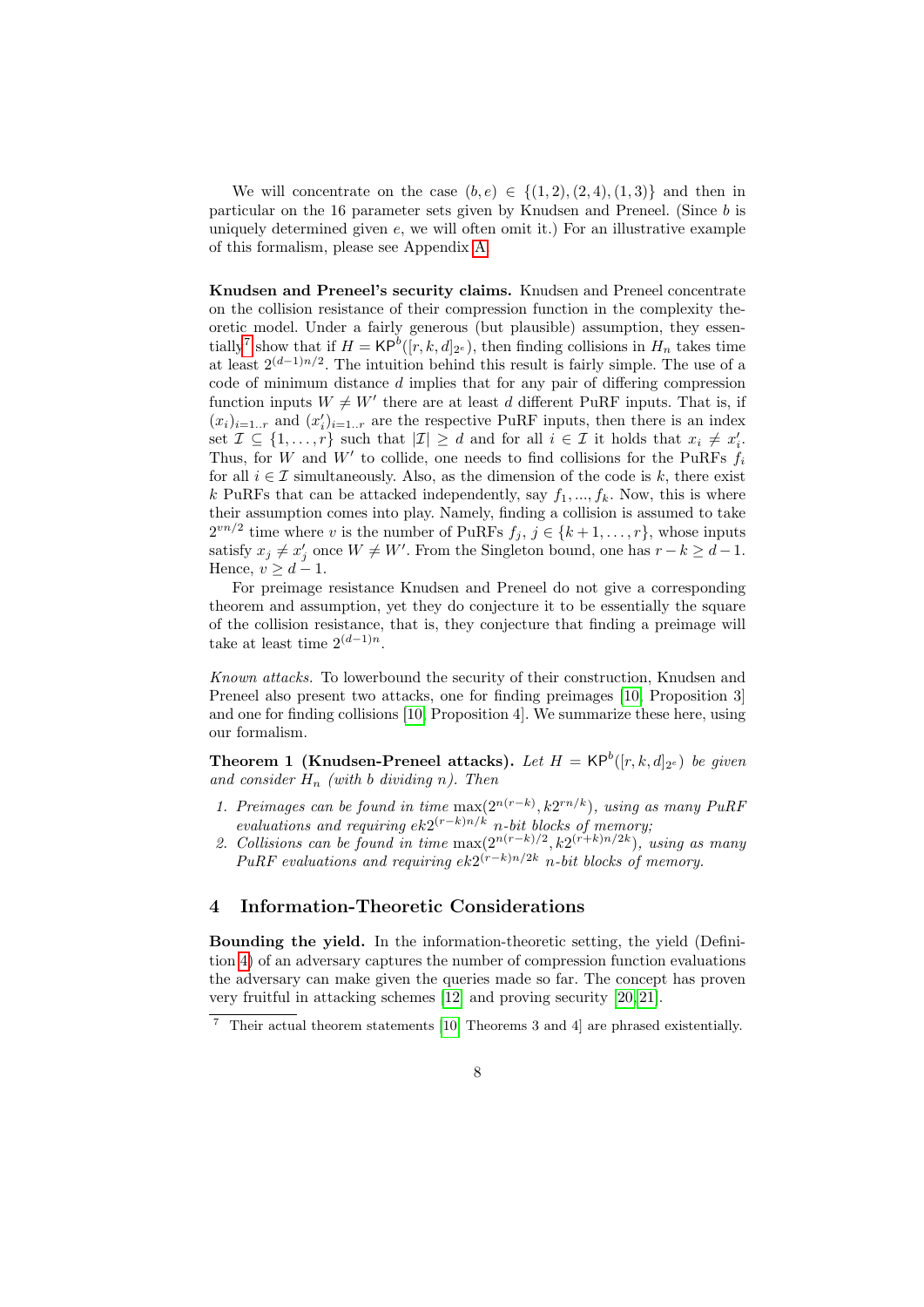**Definition 4.** Let  $H^{f_1,...,f_r}$  be a compression function based on (ideal) primitives  $f_1, \ldots, f_r$ . The yield of an adversary after a set of queries to  $f_1, \ldots, f_r$ , is the number of inputs to H for which he can compute  $H^{f_1,\ldots,f_r}$  given the answers to his queries. With yield(q) we denote the maximum expected yield given q queries to each of the oracles  $f_1, \ldots, f_r$ .

For an arbitrary  $tn$ -to-sn bit compression function with r underlying cnto-n primitives (each called once), the known lower bound on the yield  $[22,$ Theorem 6] is yield $(q) \geq 2^{tn} (q/2^{cn})^r$ . However, for the blockwise-linear schemes (Definition [1\)](#page-4-1) it is possible to obtain a much bigger yield (being single-layer does not help either) and in particular it is independent of the number of primitive calls r.

**Theorem 2.** Let  $H = BL^b(C^{PRE}, C^{POST})$  be a blockwise linear scheme with parameters  $c, t, s, r$ . Consider  $H_n$  with b dividing n. Then

yield
$$
(q) \geq 2^{\lfloor \frac{\lg q}{bc} \rfloor bt} \approx q^{t/c}
$$
.

*Proof.* Recall that t is the number of external n-bit input blocks and c the number of internal  $n$ -bit input blocks and that all  $n$ -bit blocks are subdivided into b n'-bit blocks. Set  $n_q = \lfloor \lg q/(bc) \rfloor$  and  $\mathcal{X} = (0^{n'-n_q} \times \{0,1\}^{n_q})^{bc}$ . For each of the bc internal input subblocks, set the first  $n' - n_q$  bits identical zero and let the rest range over all possibilities in  $\{0,1\}^{n_q}$ . All combinations of the internal input subblocks are combined (under concatenation) to give  $(2^{n_q})^{bc} \leq q$ distinct inputs for any particular internal function. Query the  $f_i$  on these inputs (precisely corresponding to X defined above), for  $i = 1, \ldots, r$ .

Consider an external input  $W$  that consists of a concatenation of subblocks each with the first  $n' - n_q$  bits set to zero. Then, due to linearity,  $(C^{PRE} \otimes I_{n'}) \cdot W$ will map to a collection of PuRF-inputs all corresponding to the queries formed above, and hence this W will contribute to the yield. Since there are  $2^{n_qbt}$  possible W that adhere to the format, we get the stated lower bound on the yield.

The approximation follows by ignoring the floor and simplifying the resulting expression. Although this can lead to slight inaccuracies, for increasing  $n$  there will be more and more values of  $q$  for which the expression is precise (so when  $q = 2^{\alpha n}$  for rational  $\alpha$  the expression is precise infinitely often).

**Information-theoretic attacks.** Intuitively, when the yield for a  $tn$ -to-sn compression function gets close to  $2^{sn/2}$ , a collision is expected (birthday bound) and once it surpasses  $2^{sn}$  a collision is guaranteed (pigeon hole) and a preimage expected. The bounds for permutation-based compression functions by Rogaway and Steinberger [\[18\]](#page-19-14) are based on formalizing this intuition. In the claims below we relate what the bound on the yield implies for preimage and collision resistance, assuming that the yield results in more or less uniform values. Note that the assumption certainly does not hold in general (hence 'presumably'), see also the discussion below.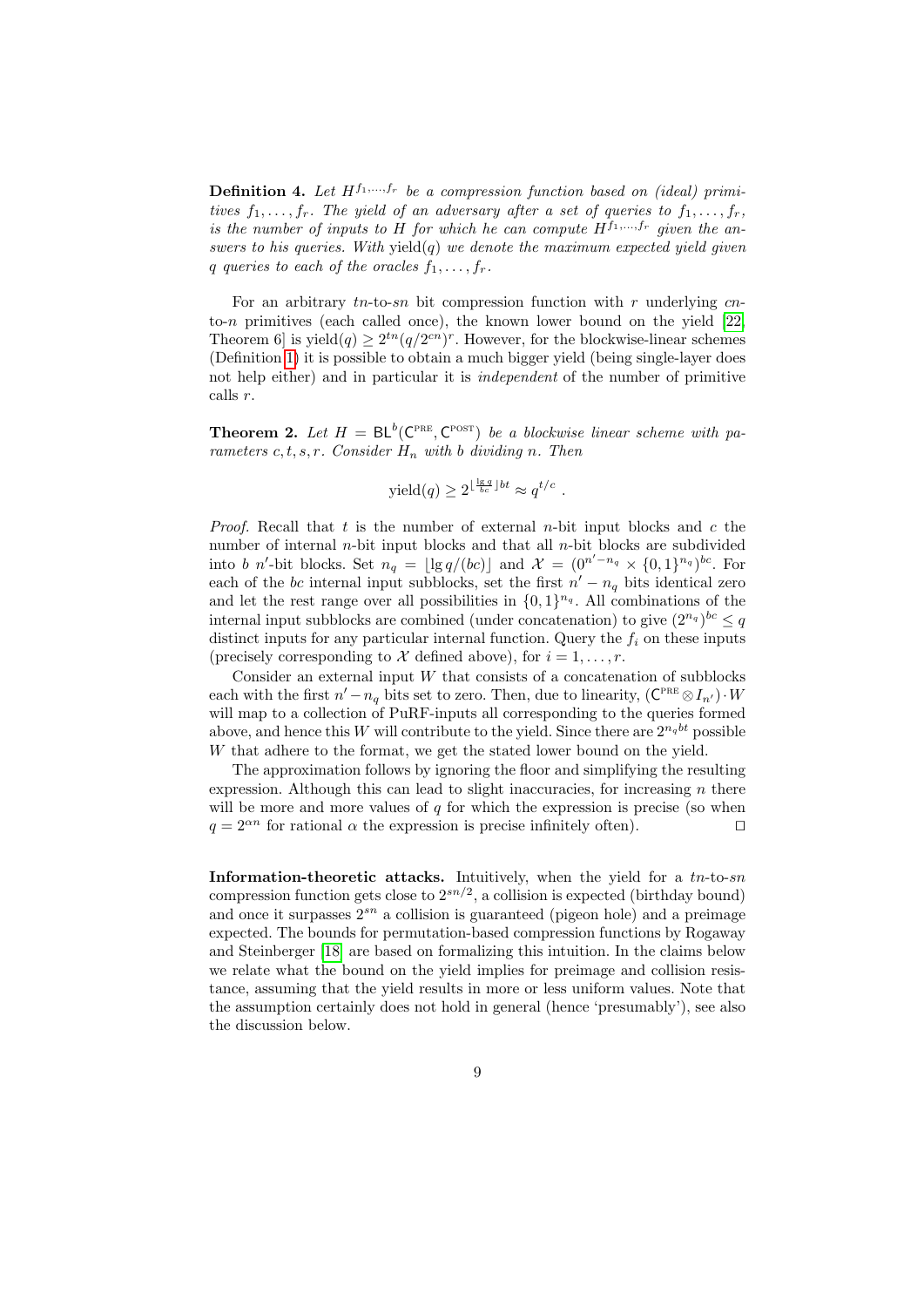Claim (Consequences for blockwise-linear schemes). Let  $H = BL^b(C^{PRE}, C^{POST})$ be a blockwise linear scheme with parameters  $c, t, s, r$ . Consider  $H_n$  with b dividing n.

- 1. If  $q \geq 2^{scn/t}$  then yield $(q) \geq 2^{sn}$  and a collision in  $H_n$  can be found with certainty; preimages can presumably be found with high probability.
- 2. If  $q \geq 2^{scn/(2t)}$  then yield $(q) \geq 2^{sn/2}$  and collisions in  $H_n$  can presumably be found with high probability.

Information-theoretic security proof. The following result provides a security proof for preimage resistance of the Knudsen-Preneel compression functions in the information-theoretic model. That is, we give a lower bound on the query complexity (for a computationally unbounded adversary) of any preimagefinding attack. This bound shows that the query complexity of our new attack is optimal, up to a small factor. Therefore, the time complexity of our preimage attack is optimal whenever the time complexity of our attack matches its query complexity, and this is the case for 9 out of the 16 Knudsen-Preneel schemes.

<span id="page-9-0"></span>**Theorem 3.** Let  $H = \mathsf{KP}^b([r, k, d]_{2^e})$  and, for b dividing n, consider  $H_n$  based on underlying PuRFs  $f_i \in \text{Func}(cn, n)$  for  $i = 1, ..., r$  with  $c = e/b$ . Then for  $q \leq 2^{cn}$  queries to each of the oracles and  $\delta \geq 0$  an arbitrary real number:

$$
\mathsf{Adv}^{\mathsf{epre}}_H(q) \leq \frac{q^{1+\delta}}{2^{(r-k)n}} + p
$$

where  $p = Pr\left[B[kq; 2^{-n}] > kq^{(1+\delta)/k}\right]$  and  $B[kq; 2^{-n}]$  denotes a random variable counting the number of successes in kq independent Bernoulli trials, each with success probability  $2^{-n}$ .

*Proof (Sketch)*. Let  $Z = z_1 || \cdots || z_r$  be the range point to be inverted. Recall that  $f_1, \ldots, f_k$  are the functions corresponding to the systematic part of the  $[r, k, d]_{2^e}$  code. Without loss of generality we will restrict our attention to an adversary  $A$  asking exactly q queries to each of its oracles and consider the transcript of the oracle queries and responses. Necessarily, in this transcript there is at least one tuple  $(x_1, \ldots, x_k)$  of queries to  $f_1, \ldots, f_k$  such that for all  $i=1,\ldots,k$  we have  $f_i(x_i)=z_i$ . Notice that because  $f_1,\ldots,f_k$  correspond to the systematic portion of the code, any tuple  $(x_1, \ldots, x_k)$  of queries to these k PuRFs uniquely defines a tuple of queries  $(x_{k+1},...,x_r)$  to the remaining  $r - k$  PuRFs. Thus the number of tuples  $(x_1, \ldots, x_k)$  in the transcript such  $f_i(x_i) = z_i$  for all  $i=1,\ldots,k$  determines the number of tuples  $(x_{k+1},\ldots,x_r)$  that could possibly be a (simultaneous) preimage for  $z_{k+1} \|\cdots \| z_r$ . Intuitively, if this number is bounded to be sufficiently small, then the probability that  $A$  could have won the epre game will also be small. Assuming  $kq^{(1+\delta)/k}$  as an upperbound on the number of partial preimages for the systematic portion assures that at most  $q^{(1+\delta)}$  tuples (by the arithmetic-geometric mean inequality) can possibly "work" for the non-systematic portion. So under that assumption, the probability of finding a preimage is at most  $q^{1+\delta}/2^{(r-k)n}$ . The bound follows.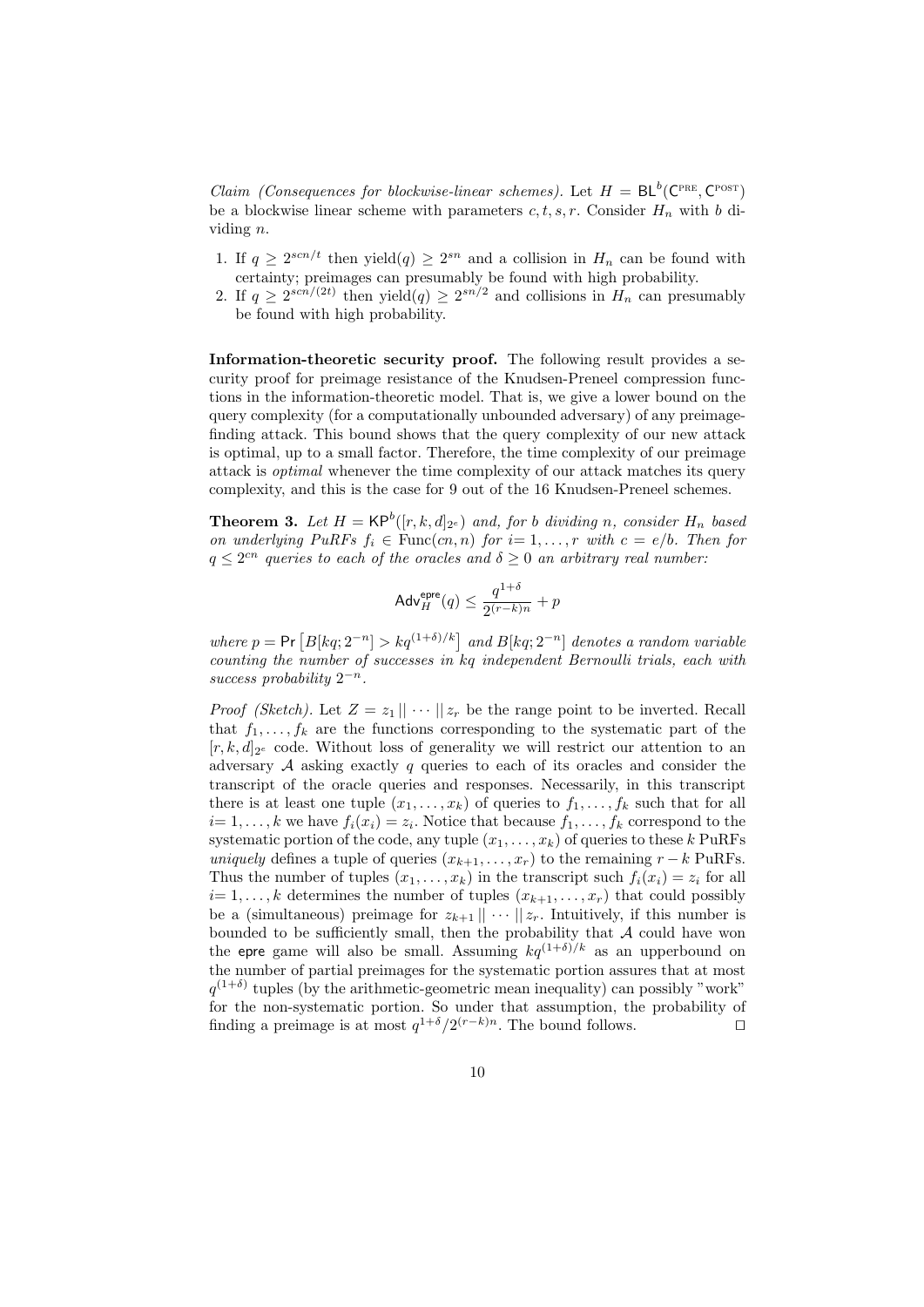The following corollary makes the theorem more concrete. By considering a parameter  $\delta$  that provides a good balance between the first and second terms in the bound, it follows that  $\Omega(2^{rn/k})$  queries are necessary to win the epre experiment. Since we already knew that  $\mathcal{O}(2^{rn/k})$  queries are sufficient (under a reasonable uniformity assumption), this gives a complete characterization (up to increasingly small factors) of the query-complexity of finding preimages in Knudsen-Preneel construction.

**Corollary 1.** Let  $H = \mathsf{KP}^b([r, k, d]_e)$ . Then asymptoticallly for n (with b dividing n) and  $q \leq g(n) \left(\frac{2^n}{e}\right)$  $\frac{e^{n}}{e}$ <sup>r/k</sup> with  $g(n) = o(1)$ :

$$
\mathsf{Adv}^{\mathsf{epre}}_H(q) = o(1) \ .
$$

Proof (Sketch). Set  $\delta = \frac{r(k-1)-k^2}{r}$  $\frac{1}{r}e^{-\frac{1}{2}}$  and substitute  $q = g(n)\left(\frac{2^n}{e}\right)$  $\left(\frac{e^{n}}{e}\right)^{r/k}$  in the state-ment of Theorem [3.](#page-9-0) Substitution in the first term yields  $\left(\frac{1}{e}\right)^{(r-k)} (g(n))^{1+\delta}$  which clearly vanishes whenever  $q$  does. For the second term in the bound of Theorem [3](#page-9-0) we need to bound the tail probability of a binomial distribution. A standard Chernoff bound and substitution of the above  $\delta$  and q gives that p vanishes as well for  $g(n) = o(1)$ .

## <span id="page-10-0"></span>5 Preimage Attack against the Knudsen-Preneel Constructions

Setting the stage. Section [4](#page-7-1) contains a theoretical attack with a minimal number of queries. This already allows us to turn Knudsen-Preneel's preimage attack from an adaptive one into a non-adaptive one and reduce its query consumption. In this section, we address reducing the time complexity as well.

Let  $H = \mathsf{KP}^b([r, k, d]_{2^e})$  and n be given, where  $b|n$  (and  $bn' = n$  and  $c = e/b$ as before). Consider a non-adaptive preimage-finding adversary  $A$  against  $H_n$ , trying to find a preimage for  $Z \in \{0,1\}^{rn}$ . For each  $i=1,\ldots,r$ , A will commit to query lists  $Q_i \subseteq V_i$  which, after querying, will result in a list of *partial* preimages  $L_i = \{x_i \in Q_i | f_i(x_i) = z_i\}.$  Since  $f_i$  is presumed random, we can safely assume that  $L_i$  is a set of approximately  $|Q_i|/2^n$  randomly drawn elements of  $Q_i$ .

Finding a preimage then becomes equivalent to finding an element  $X$  in the range of  $C^{PRE}$  for which  $x_i \in L_i$  for all  $i=1,\ldots,r$ , or exploiting the direct sum viewpoint— $X \in \sum_{i=1}^r L_i$ . Due to the linearity of  $C^{PRE}$  at hand, the rangecheck itself is efficient for any given  $X$ , so a naive approach would be to simply exhaustively search  $\sum_{i=1}^{r} L_i$ . This would take time  $|L|^r$ .

An improvement can already be obtained by observing that, when a systematic matrix G is used to generate the code, any element  $X_{1..k} \in \bigoplus_{i=1}^k V_i$  can uniquely (and efficiently) be extended to some X in the range of  $C^{PRE}$ . This lies at the heart of Knudsen and Preneel's adaptive attack and it can be adapted to the non-adaptive setting: for all  $X_{1..k} \in \sum_{i=1}^{k} L_i$  compute its unique completion X and check whether for the remaining  $i=k+1,\ldots,r$  the resulting  $x_i \in L_i$ . This reduces the time-complexity to  $|L|^k$ .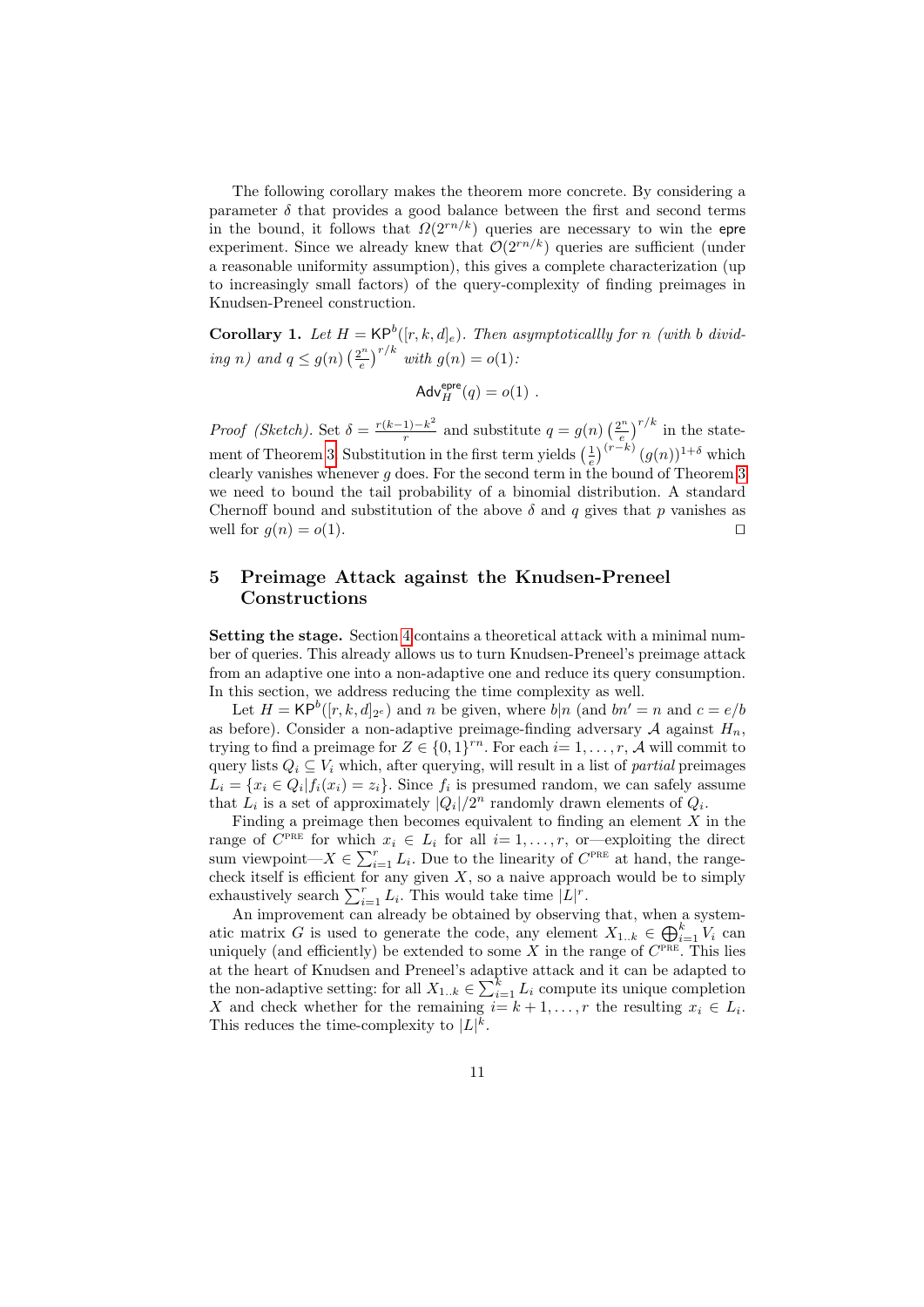Organization. Still, we can do better. For concreteness, Section [5.1](#page-11-0) provides a concrete warm-up example of our attack to the compression function  $H =$  $KP([5,3,3]_4)$ . Section [5.2](#page-12-0) builds on this and contains the core idea of how to reduce the time complexity of this new non-adaptive attack, as well as its application against compression functions based on MDS codes. The slightly more complicated non-MDS case is discussed in Section [5.3.](#page-15-0)

## <span id="page-11-0"></span>5.1 Example: Preimages in  $\mathsf{KP}([5,3,3])_4$  in  $\mathcal{O}(2^{5n/3})$  Time

Before describing our preimage attack in its full generality, we present an example of it applied to the compression function  $H = \mathsf{KP}([5,3,3]_4)$ .

*Claim.* For the compression function  $H = \mathsf{KP}([5, 3, 3]_4)$ , preimages in  $H_n$  can be found in  $\mathcal{O}(2^{5n/3})$  time with a memory requirement of  $\mathcal{O}(2^{4n/3})$  *n*-bit blocks.

*Proof.* We refer the reader to [A](#page-19-10)ppendix A for the details of  $G$ ,  $\varphi$  and  $C^{PRE}$ . Let target digest  $Z = z_1 || \dots || z_5$  be given, then our aim is to find the PuRF inputs  $x_i = (x_i^1 || x_i^2) \in \{0, 1\}^{2n}$  such that  $f_i(x_i) = z_i$  holds for all  $i = 1, ..., 5$ , and  $X = (\mathbb{C}^{\text{PRE}} \otimes I_{n'}) \cdot W$  for some compression function input W (where X is comprised of the five  $x_i$ ). In this case W is a preimage for Z.

The attack starts with what we call the Query Phase. Namely, for each  $i = 1, \ldots, 5$  and for all  $x_i^1, x_i^2 \in 0^{n/6} \times \{0, 1\}^{5n/6}$ , we query  $f_i(x_i)$  and keep a list  $L_i$  of pairs that hit the target digest  $z_i$ . As a result, a total of  $2^{5n/3}$  queries are made (in  $2^{5n/3}$  time) per PuRF, resulting in  $|L_i| \approx 2^{5n/3}/2^n = 2^{2n/3}$  (as each query has probability  $2^{-n}$  to hit its target).

Since any tuple  $(x_1, x_2, x_3) \in L_1 \times \ldots \times L_3$  uniquely determines a preimage candidate W, finding a preimage is equivalent to finding an element  $X \in L_1 \times$  $\ldots \times L_5$  in the range of  $C^{PRE}$ . To do this efficiently, we will first identify the tuples  $(x_1, x_2, x_3, x_4)$  in the lists that can be complemented (not necessarily using  $x_5 \in L_5$ ) to an element in the range. From the generator matrix G it can be seen that this complementation is possible iff  $x_1 \oplus x_2 \oplus x_3 \oplus x_4 = 0$ . (The task is actually to determine whether a random vector  $y$  is a valid codeword; this can easily be detected by checking  $y \cdot H^T = 0$  where H is the parity check matrix of the underlying code  $C$ .) So let us define

$$
L_{\{1,2,3,4\}} = \{(x_1,x_2,x_3,x_4) \in L_1 \times L_2 \times L_3 \times L_4 \mid x_1 \oplus x_2 \oplus x_3 \oplus x_4 = 0\}.
$$

We can construct  $L_{\{1,2,3,4\}}$  efficiently using a standard technique related to the generalized birthday problem. It starts with the Merge Phase, where we create the lists  $\tilde{L}_{\{1,2\}}$  and  $\tilde{L}_{\{3,4\}}$  defined by

$$
\tilde{L}_{\{1,2\}} = \{ ((x_1, x_2), x_1 \oplus x_2) \mid (x_1, x_2) \in L_1 \times L_2 \}, \n\tilde{L}_{\{3,4\}} = \{ ((x_3, x_4), x_3 \oplus x_4) \mid (x_3, x_4) \in L_3 \times L_4 \}
$$

both sorted on their second component. In the Join Phase we look for the collisions in their second components. Since  $|L_i| \approx 2^{2n/3}$ , creating either  $\tilde{L}$  takes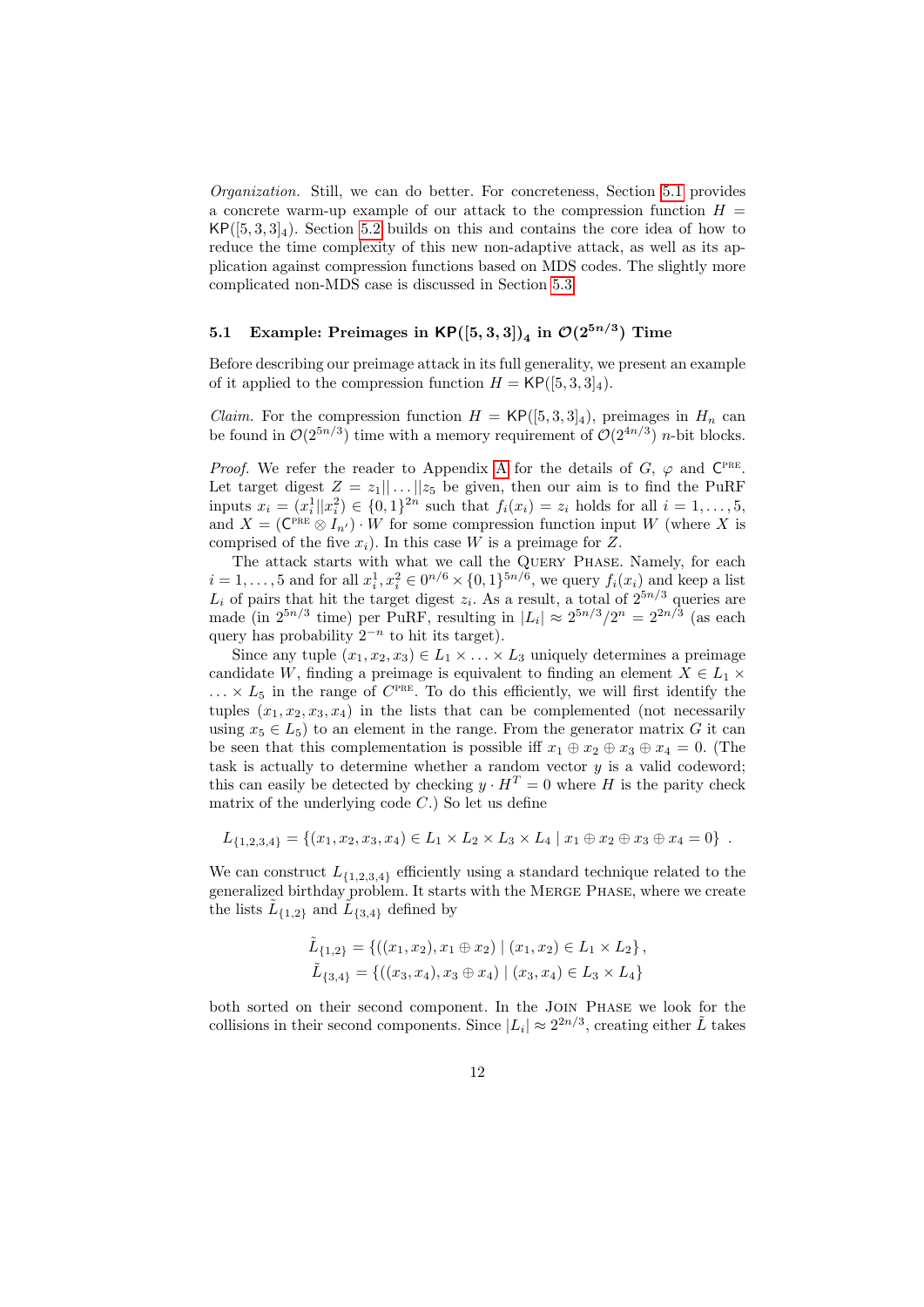about  $\mathcal{O}(n2^{4n/3})$  time and  $\mathcal{O}(2^{4n/3})$  memory. (In general, the smallest  $\tilde{L}$  is sorted and stored and the other is used for collision check.) Since  $\tilde{L}_{\{1,2\}}$  and  $\tilde{L}_{\{3,4\}}$  both have roughly  $2^{4n/3}$  elements and they need to collide on  $2n$  bits, of which  $n/3$  bits are set to zero, the expected number of collisions is about  $(2^{4n/3})^2/2^{(2-1/3)n}$  $2^n = |L_{\{1,2,3,4\}}|.$ 

We now have the collision list  $L_{\{1,2,3,4\}}$  and all that needs to be done is to check, for each of its elements, whether the corresponding  $x_5 \in L_i$ . If this is the case, then  $(x_1, x_2, x_3)$  is a valid preimage. This final phase we call the Finalization phase. It is clear that it cannot take much longer than it took to create  $L_{\{1,2,3,4\}}$ . Moreover, the expected number of preimages output is 1. Note that  $|L_{\{1,2,3,4\}}| \approx 2^n$  and  $|L_5| \approx 2^{2n/3}$ . Again, we need to check the correspondence on 2n bits, of which  $n/3$  are set to zero. Hence, we do expect to find  $2^{(1+2/3)n}/2^{(2-1/3)n} = 1$  preimage.

Picking up the stepwise time and memory complexities gives the desired  $\Box$  result.

#### <span id="page-12-0"></span>5.2 Generic Attack against MDS Schemes

Our attack on the compression function  $\mathsf{KP}([5,3,3]_4)$  can be generalized to other Knudsen-Preneel compression functions. Note that the attack above consists of four steps:

- 1. Query phase to generate the lists of partial preimages;
- 2. Merge phase where two sets of lists are each merged exhaustively;
- 3. Join phase where collisions between the two merged lists are selected resulting in fewer partial preimages that however are preimage of a larger part of the target digest.
- 4. Finalization where the remaining partial preimages are filtered for being a full preimage.

(As a slight, standard optimization trick to save some memory one could generate and store one merged list only and, when creating the second merged list amortize with the Join and Finalization phases. Further memory optimizations are explored in the full version.)

The core observation. From a high level, our approach is simple: we first identify an index set  $\mathcal{I} \subseteq \{1, ..., r\}$  defining a subspace  $\bigoplus_{i \in \mathcal{I}} V_i$  for which the range of  $C^{PRE}$  (when restricted to this subspace), is not surjective. By (blockwiselinear) construction,  $C^{PRE}$  will then map to a subspace of  $\bigoplus_{i\in\mathcal{I}}V_i$  of at most dimension  $(|\mathcal{I}| - 1)cn$  (over  $\mathbb{F}_2$ ). As a consequence, we will be able to prune significantly the total collection of candidate preimages in  $\sum_{i \in \mathcal{I}} L_i$ , keeping only those elements that are possibly in the range of  $C^{PRE}$  restricted to  $\bigoplus_{i\in\mathcal{I}}V_i$ . In the following, we will show how to *efficiently* find an index set  $\mathcal I$  and how to efficiently prune.

It turns out that an important parameter determining the runtime of our preimage attack is  $d^{\perp}$ , the minimum distance of the dual code. Let  $\chi$  be the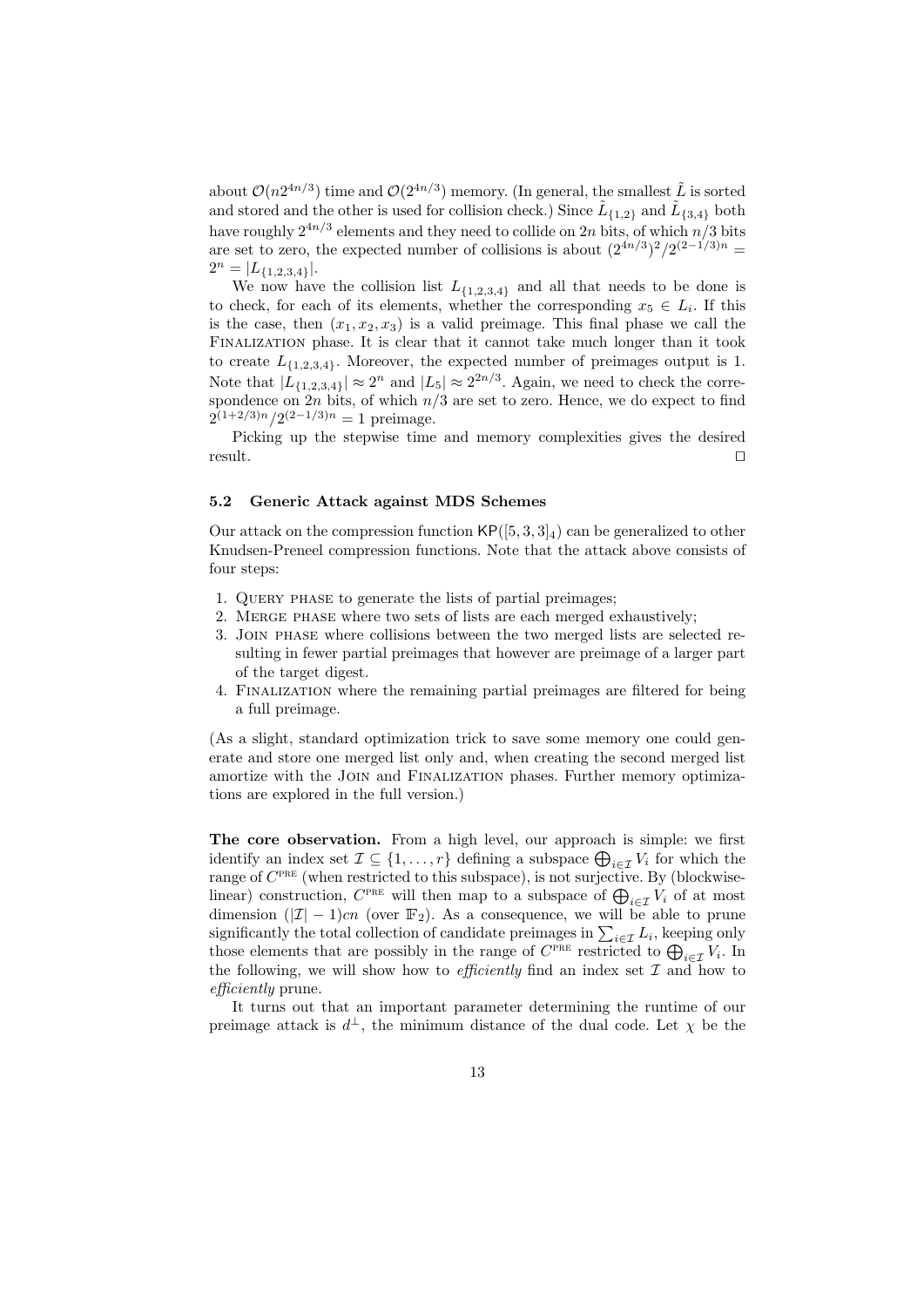function that maps  $h \in \mathbb{F}_{2^e}^r$  to the set of indices of non-zero entries in h. Thus,  $\chi(h) \subseteq \{1, \ldots, r\}$  and  $|\chi(h)|$  equals the Hamming weight of the codeword. If  $h \in C^{\perp}$ , then for  $\mathcal{I} = \chi(h)$  we have precisely the property that allows us to prune  $\sum_{i\in\mathcal{I}}L_i$  for partial preimages. The following proposition develops the key result for understanding our attack and the role the dual code plays in it. The interpretation follows the proposition.

**Proposition 1.** Let  $H = \mathsf{KP}^b([r,k,d]_{2^e})$  and  $M \in \mathbb{F}_2^{e \times re/b}$  be given. Suppose that  $M = \bar{\varphi}(h^T)$  for some  $h \in \mathbb{F}_{2^e}^r$ , then for all positive integers n' it holds that  $(M \otimes I_{n'}) \cdot (\mathsf{C}^{\text{PRE}} \otimes I_{n'}) \cdot W = 0 \text{ for all } W \in \{0,1\}^{ken'} \text{ iff } h \in \mathcal{C}^{\perp}.$ 

*Proof.* Let  $h \in \mathbb{F}_{2^e}^r$  and  $W \in \{0,1\}^{ken'}$  be given. Let  $M = \overline{\varphi}(h^T)$  and recall that  $\mathsf{C}^{\text{\tiny PRE}} = \overline{\varphi}(G^T)$  where G is a generator of C. Then

$$
(M \otimes I_{n'}) \cdot (\mathsf{C}^{\text{PRE}} \otimes I_{n'}) \cdot W = (\bar{\varphi}(h^T) \otimes I_{n'}) \cdot (\bar{\varphi}(G^T) \otimes I_{n'}) \cdot W
$$
  

$$
= ((\bar{\varphi}(h^T) \cdot \bar{\varphi}(G^T)) \otimes I_{n'}) \cdot W
$$
  

$$
= (\bar{\varphi}((Gh)^T) \otimes I_{n'}) \cdot W
$$

The statement that  $(\bar{\varphi}((Gh)^T) \otimes I_{n'}) \cdot W = 0$  for all  $W \in \{0,1\}^{ken'}$  is equivalent to the statement that  $\bar{\varphi}((Gh)^T) = 0$ . Since  $\varphi$  is injective, this in turn is equivalent to  $( Gh)^{T} = 0$ . By definition, it holds that  $Gh = 0$  iff  $h \in \mathcal{C}^{\perp}$ .

In essence, this proposition tells us that if we are given a codeword  $h \in C^{\perp}$ and an element  $X \in \mathbb{F}_2^{rcn}$  (to be input to the PuRFs), then X can only be in the range of  $C^{PRE}$  if  $(\bar{\varphi}(h^T) \otimes I_{n'}) \cdot X = 0$ . Since the only parts of X relevant for this check are those lining up with the nonzero entries of  $h$ , we get that  $\mathcal{I} = \chi(h)$  is the droid we are looking for. Indeed, an element  $X \in \sum_{i \in \chi(h)} L_i$  can be completed to an element in the range of  $C^{PRE}$  iff  $(\bar{\varphi}(h) \otimes I_{n'}) \cdot (X+0) = 0$ (where we write  $X + 0$  for embedding into the larger  $\bigoplus_{i=1}^{r} V_i$ ).

Efficient creation of

$$
L_h = \left\{ X \in \sum_{i \in \chi(h)} L_i \mid (\bar{\varphi}(h) \otimes I_{n'}) \cdot (X + 0) = 0 \right\}
$$

is done adapting standard techniques [\[3,](#page-18-7) [24,](#page-19-7) [19\]](#page-19-8) by splitting the codeword in two and looking for all collisions. Suppose that  $h = h_0 + h_1$  with  $\chi(h_0) \cap \chi(h_1) = \emptyset$ , and define, for  $j = 0, 1$ 

$$
\tilde{L}_{h_j} = \left\{ (X_j, (\bar{\varphi}(h_j) \otimes I_{n'}) \cdot (X_j + 0)) \mid X_j \in \sum_{i \in \chi(h_j)} L_i \right\}.
$$

Then  $L_h$  consists of the elements  $X_0 + X_1$  for which  $(X_0, Y_0) \in \tilde{L}_{h_0}$ ,  $(X_1, Y_1) \in$  $\tilde{L}_{h_1}$ , and  $Y_0 = Y_1$ . By sorting the two  $\tilde{L}$  's the time complexity of creating  $L_h$ is then roughly the maximum cardinality of the three sets  $\tilde{L}_{h_0}, \tilde{L}_{h_1}$ , and  $L_h$ involved. It therefore clearly pays dividends to minimize the Hamming weights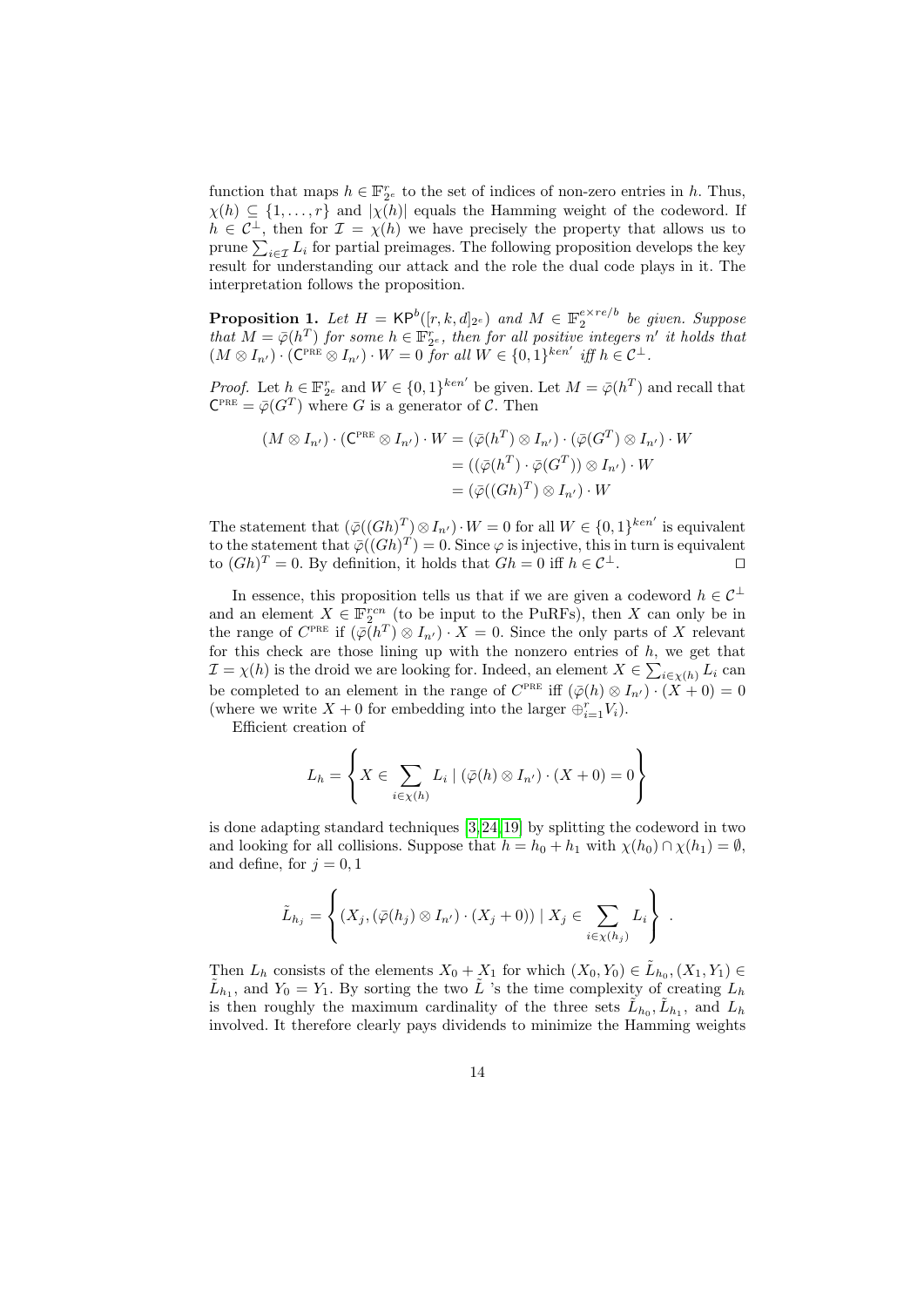<span id="page-14-0"></span>Algorithm 4 (Preimage attack against MDS-based schemes).

**Input:**  $H = \mathsf{KP}^b([r, k, d]_{2^e}),$  block size n with  $b|n$  and target digest  $Z \in \{0,1\}^{rn}$ .

**Output:** A preimage  $W \in \{0,1\}^{tn}$  such that  $H_n(W) = Z$ .

1. Query Phase. Define

$$
\mathcal{X} = (\{0\}^{\frac{n}{b} - \frac{rn}{ek}} \times \{0, 1\}^{\frac{rn}{ek}})^e
$$

and, for  $i=1,\ldots,r$  let  $Q_i = \mathcal{X} \subset V_i$ . Query  $f_i$  on all  $x_i \in Q_i$ . Keep a list  $L_i$  of all partial preimages  $x_i \in Q_i$  satisfying  $f_i(x_i) = y_i$ .

2. FIRST MERGE PHASE. Find a nonzero codeword  $h \in C^{\perp}$  of minimum Hamming weight  $d^{\perp}$ . Let  $h = h_0 + h_1$  with  $\chi(h_0) \cap \chi(h_1) = \emptyset$  and of Hamming weights  $\lfloor d^{\perp}/2 \rfloor$  and  $\lfloor d^{\perp}/2 \rfloor$  respectively. Create, for  $j = 0, 1$ 

$$
\tilde{L}_{h_j} = \left\{ (X_j, (\bar{\varphi}(h_j) \otimes I_{n'}) \cdot (X_j + 0)) \mid X_j \in \sum_{i \in \chi(h_j)} L_i \right\}
$$

both sorted on their second component.

- 3. FIRST JOIN PHASE. Create  $L_h$  consisting exactly of those elements  $X_0+X_1$ for which  $(X_0, Y_0) \in \tilde{L}_{h_0}, (X_1, Y_1) \in \tilde{L}_{h_1}$ , and  $Y_0 = Y_1$ .
- 4. FINALIZATION. For all  $X \in L_h$  create the unique W corresponding to it and check whether it results in  $x_i \in L_i$  for all  $i=1,\ldots,r$ . If so, output W.

of  $h_0$  and  $h_1$ , which is done by picking a codeword  $h \in C^{\perp}$  of minimum distance  $d^{\perp}$  and splitting it (almost) evenly.

For an MDS code, we know that  $d^{\perp} = k + 1$ . As a result, if h attains this, the map  $C^{PRE}$  is injective when restricted to  $\bigoplus_{i\in\chi(h)}V_i$  (or else the minimum distance would be violated). Hence, we know that all possible preimages given all the lists  $L_i$  are represented by the partial preimages contained in  $\tilde{L}_h$ . We can finalize by simply checking for all elements in  $\tilde{L}_h$  whether its unique completion to  $X \in \bigoplus_{i=1}^r V_i$  corresponds to  $x_i \in L_i$  for all  $i=1,\ldots,r$  (where checking for  $i \in \chi(h)$  can be omitted). The complete preimage-finding algorithm is given in Algorithm [4.](#page-14-0)

Reinterpreting the example. Let us revisit our preimage attack example on  $H = \mathsf{KP}([5, 3, 3]_4)$  to see how it fits within the general framework. In the example we more or less magically came up with the relation  $x_1 \oplus x_2 \oplus x_3 \oplus x_4 = 0$ . We can now appreciate that this constraint is really imposed by the dual codeword  $h = (1 \ 1 \ 1 \ 1 \ 0)$ . Thus our example corresponds to Algorithm [4](#page-14-0) with  $\chi(h_0) =$  $\{1,2\}$  and  $\chi(h_1) = \{3,4\}$  (leading to a completely even division).

Note that one can also perform the attack based on other dual codewords of minimum distance, for instance  $h = (1 \ w \ w^2 \ 0 \ 1)$ . These two minimum distance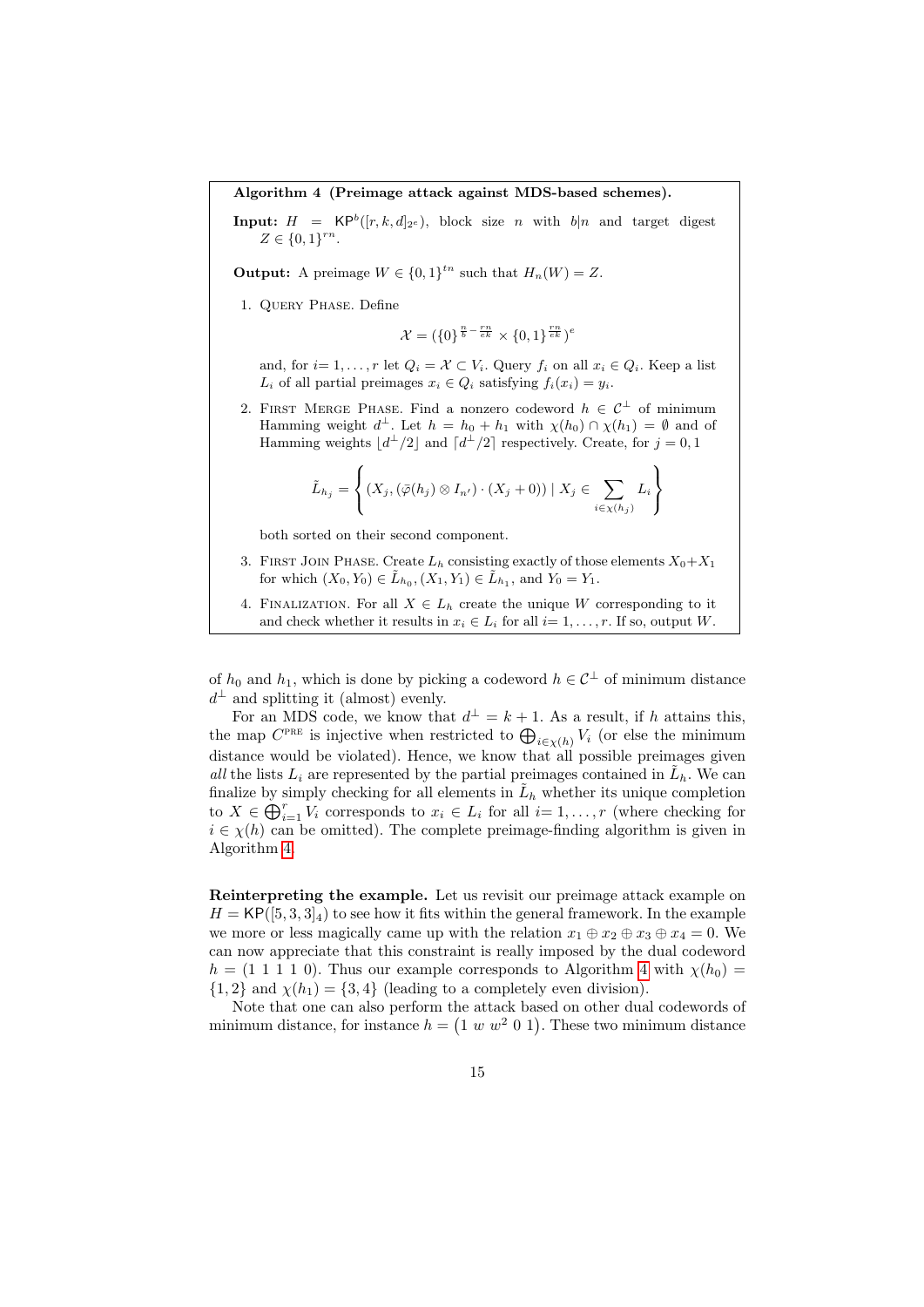dual codewords can easily be found based on the given systematic generator matrix  $G = [I_k | P]$  of the original code. Namely, the dual codeword in the  $(j-k)^{th}$ row of the corresponding generator matrix of the dual code  $G^{\perp} = [P^T | I_{r-k}]$  is used as h to check the membership for the list  $L_j$  for  $j > k$ . (In general finding a minimum distance codeword might be more involved, but the dimensions are sufficiently small to allow exhaustive search.)

Analysis of the preimage attack. We proceed with the analysis of the generic preimage attack by providing the justifications of our claims and the overall time and memory complexities. We initially maintain  $d^{\perp}$  in the expressions for future use (when discussing non-MDS codes). The proof of Theorem [5](#page-15-1) (together with that of Theorem [7\)](#page-17-0) is given in Appendix [B.](#page-20-0)

<span id="page-15-1"></span>**Theorem 5.** Let  $H = \mathsf{KP}^b([r, k, d]_{2^e})$  be given and let  $d^{\perp}$  be the minimum distance of the dual code of  $\mathcal{C}$ . Suppose  $\mathcal{C}$  is MDS and consider the preimage attack described in Algorithm [4](#page-14-0) run against  $H_n$  using  $q = 2^{rn/k}$  queries  $(|Q_i| = 2^{rn/k})$ . Then the expected number of preimages output equals one and the expectations for the internal list sizes are:

$$
|L_i| = 2^{\frac{(r-k)n}{k}}, |L_h| = 2^{\frac{(d^{\perp}(r-k)-r)n}{k}}, |\tilde{L}_{h_0}| = 2^{\lfloor \frac{d^{\perp}}{2} \rfloor \frac{(r-k)n}{k}}, |\tilde{L}_{h_1}| = 2^{\lceil \frac{d^{\perp}}{2} \rceil \frac{(r-k)n}{k}}.
$$

The average case time and memory complexity (expressed in the number cn-bit blocks) of the algorithm is  $\mathcal{O}(2^{an})$  and  $\mathcal{O}(2^{\beta n})$  respectively where (substituting  $d^{\perp} = k + 1$ 

$$
\alpha = \max \left(\frac{r}{k}, \lceil \frac{k+1}{2} \rceil\left(\frac{r-k}{k}\right), r-k-1\right) , \quad \beta = \lfloor \frac{k+1}{2} \rfloor\left(\frac{r-k}{k}\right)
$$

which for  $d = 3$  simplifies to  $\alpha = \frac{r}{k} = 1 + \frac{2}{k}$  and  $\beta \le \frac{k+1}{k}$ .

In our attack, we set the number of queries as suggested by a yield-based bound. Hence, as long as this first querying phase is dominating, we know that our attack is optimal, as in the case for example against  $\mathsf{KP}([5,3,3]_4)$ . When the querying phase is not dominating (indicated by a gap between the time complexities of our attack and the lower bounds given in Tables [1](#page-2-1) and [2\)](#page-3-0) further improvements might be possible.

#### <span id="page-15-0"></span>5.3 Extending the Attack to Non-MDS Constructions

For non-MDS codes we can try to mount the preimage attack given by Algo-rithm [4,](#page-14-0) but in the FINALIZATION we encounter a problem. Since  $d^{\perp} < k+1$  for non-MDS codes, the map  $C^{PRE}$  restricted to  $\bigoplus_{i \in \chi(h)} V_i$  is no longer injective and we can no longer reconstruct a unique W corresponding to some  $X \in L_h$ . There are two possible fixes to this problem. One is to simply merge as yet unused lists  $L_i$  into  $L_h$  until reconstruction does become unique. We will refer to this as Algorithm  $4'$ .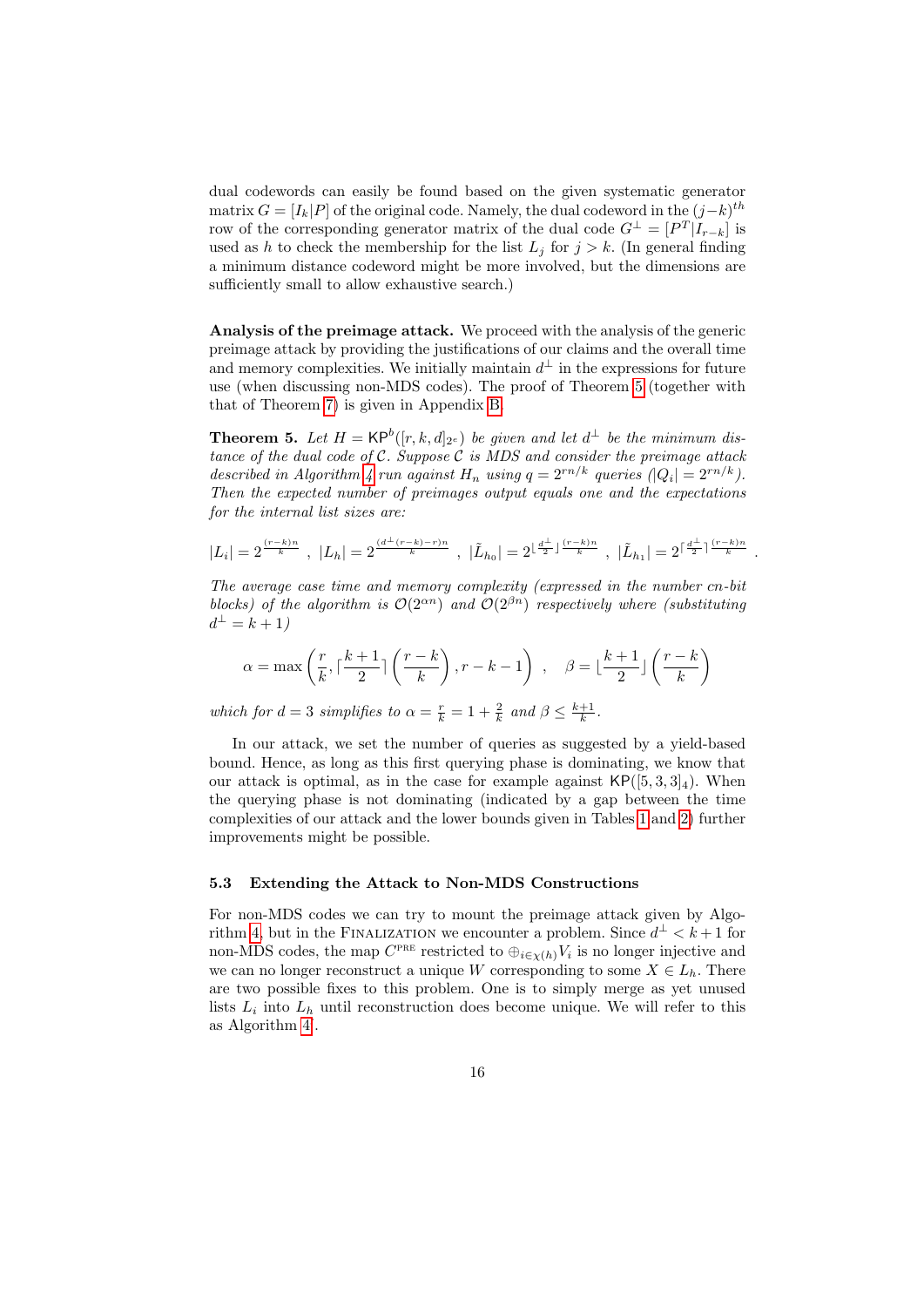<span id="page-16-0"></span>Algorithm 6 (Preimage attack against non-MDS-based schemes).

**Input:**  $H = \mathsf{KP}^b([r, k, d]_{2^e}),$  block size n with  $b|n$  and target digest  $Z \in \{0,1\}^{rn}$ .

**Output:** A preimage  $W \in \{0,1\}^{tn}$  such that  $H_n(W) = Z$ .

- 1. Query Phase. As in Algorithm [4.](#page-14-0)
- 2. First Merge Phase. As in Algorithm [4.](#page-14-0)
- 3. First Join Phase. As in Algorithm [4.](#page-14-0)
- 4. SECOND MERGE PHASE. Find a codeword  $h' \in C^{\perp}\backslash \mathbb{F}_{2^e}h$  of minimum Hamming weight (possibly exceeding  $d^{\perp}$ ). Let  $h' = h'_0 + h'_1$  with  $\chi(h'_0) \cap \chi(h'_1) = \emptyset$ ,  $\chi(h'_1) \cap \chi(h) = \emptyset$ , and of Hamming weights yet to be determined. Create

$$
\tilde{L}_{h'_0} = \left\{ (X_0, (\bar{\varphi}(h'_0) \otimes I_{n'}) \cdot (X_0 + 0)) \mid X_0 \in L_h + \sum_{i \in \chi(h'_0) \setminus \chi(h)} L_i \right\}
$$
\n
$$
\tilde{L}_{h'_1} = \left\{ (X_1, (\bar{\varphi}(h'_1) \otimes I_{n'}) \cdot (X_1 + 0)) \mid X_1 \in \sum_{i \in \chi(h'_1)} L_i \right\}.
$$

- 5. SECOND JOIN PHASE. Create  $L_{h'}$  consisting exactly of those elements  $X_0 + X_1$  for which  $(X_0, Y_0) \in \tilde{L}_{h'_0}, (X_1, Y_1) \in \tilde{L}_{h'_1}$ , and  $Y_0 = Y_1$ .
- 6. FINALIZATION. For all  $X \in L_{h'}$  create the unique W corresponding to it and check whether it results in  $x_i \in L_i$  for all  $i=1,\ldots,r$ . If so, output W.

However, a more efficient approach is to perform a second stage of merging and joining. In Algorithm [6](#page-16-0) we simply paste in extra Merge and Join phases in order to maintain the low complexity. We have only included one extra mergejoin phase for non-MDS codes. For the parameters proposed by Knudsen and Preneel, this will always suffice. For other parameters possibly extra merge-join phases are required before full rank is achieved, we did not investigate this.

Analysis of the attack. Although the addition of one extra round of MERGEing and Joining sounds relatively simple, the analysis of it is slightly tedious, mainly because the first joining creates some asymmetry between the lists (that was not present before). We note that in Theorem [7](#page-17-0) below the value i for which  $T_1$  attains its minimum really only has a choice of two, but its algebraic optimization would not ease readability and obscure the underlying meaning. Note that for the memory analysis, we use a modified version of the algorithm, that is memoryoptimized without aversely affecting the running time.

Because it is less clear from the theorem what the actual cardinalities will end up being (and consequently which step will be dominating), Table [3](#page-17-1) summarizes the relevant quantities for the four non-MDS compression functions  $\mathsf{KP}([r,k,d]_4)$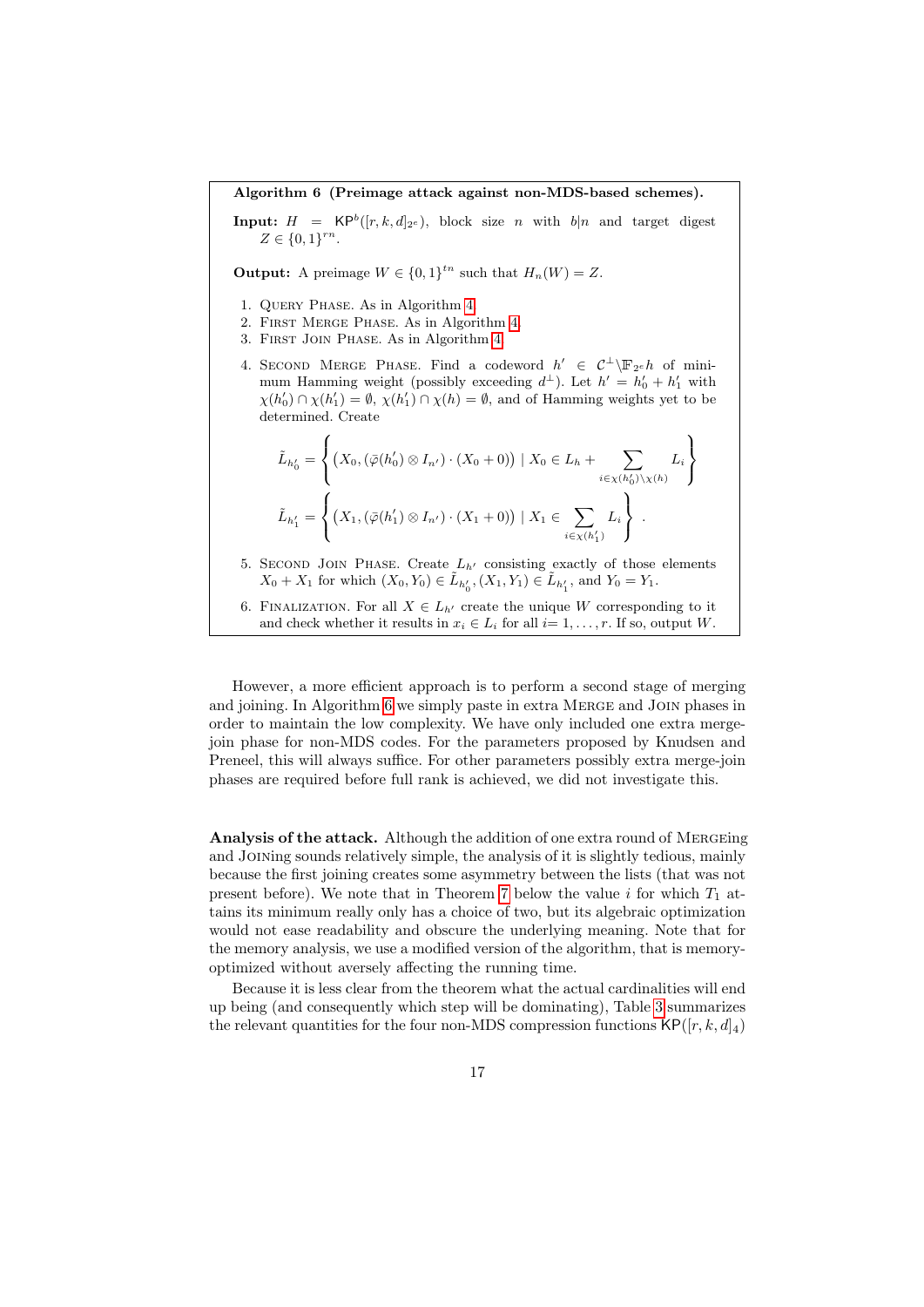<span id="page-17-1"></span>**Table 3.** Preimage attacks on the KP compression functions based on  $2n \rightarrow n$ PuRFs and non-MDS-codes.

| Code                                                                                                 |      | Cardinalities related to our attack |  |                                                                                              |  | Overall                                                                                                          |            | $\text{Alg. } 4'$    |                                |          |
|------------------------------------------------------------------------------------------------------|------|-------------------------------------|--|----------------------------------------------------------------------------------------------|--|------------------------------------------------------------------------------------------------------------------|------------|----------------------|--------------------------------|----------|
| $[r,k,d]_{2^e}$                                                                                      |      |                                     |  |                                                                                              |  | $ Q_i $ $ \tilde{L}_{h_0} $ $ \tilde{L}_{h_1} $ $ L_h $ $\max\left( \tilde{L}_{h'_0} , \tilde{L}_{h'_1} \right)$ | $ L_{h'} $ |                      | Time Memory                    | Time     |
| $[8, 5, 3]_4$                                                                                        | $+4$ |                                     |  | $2^{8n/5} 2^{6n/5} 2^{6n/5} 2^{4n/5}$                                                        |  | $2^{7n/5}$                                                                                                       |            | $2^n \mid 2^{8n/5}$  | 26n/5                          | $2^{2n}$ |
| $[12, 9, 3]_4$                                                                                       |      |                                     |  | $7\left 2^{4n/3}\right 2^n\right 2^{4n/3}$ 2 <sup>n</sup>                                    |  | $2^{4n/3}$                                                                                                       |            | $2^n \mid 2^{4n/3}$  | 2n                             | 2n       |
| $[9, 5, 4]_4$                                                                                        |      |                                     |  | $4\left\lfloor 2^{9n/5} \right\rfloor 2^{8n/5} \left\lfloor 2^{8n/5} \right\rfloor 2^{7n/5}$ |  | $2^{11n/5}$                                                                                                      |            | $2^{2n}$ $2^{11n/5}$ | $2^{8n/5}$                     | $2^{3n}$ |
| $\begin{array}{ccc}  [16,12,4]_4 \big  11 \big  2^{4n/3} \ 2^{5n/3} & 2^{2n} & 2^{7n/3} \end{array}$ |      |                                     |  |                                                                                              |  | $2^{7n/3}$                                                                                                       |            |                      | $2^{2n}$ $2^{7n/3}$ $2^{5n/3}$ | $2^{3n}$ |

suggested by Knudsen and Preneel [\[10\]](#page-18-6). Only for the  $[9, 5, 4]_4$  code the second stage dominates the overall runtime.

<span id="page-17-0"></span>**Theorem 7.** Let  $[r, k, d] \in \{[8, 5, 3], [12, 9, 3], [9, 5, 4], [16, 12, 4]\}$  be given with a generator matrix G for  $[r, k, d]_4$  (as given by Magma's BKLC routine); let  $d^{\perp}$ be the minimum distance of the dual code of C. For  $H = \mathsf{KP}([r, k, d]_4)$  consider the preimage attack described in Algorithm [6](#page-16-0) run against  $H_n$  using  $q = 2^{rn/k}$ queries  $||Q_i|| = 2^{rn/k}$ ). Then, the expected number of preimages output equals one and the expectations for the internal list sizes are for the first merge-join are as before (see Theorem [5\)](#page-15-1) and for the second merge-join phase

$$
\max(|\tilde{L}_{h'_0}|,|\tilde{L}_{h'_1}|) \le 2^{T_1 n}, \ \min(|\tilde{L}_{h'_0}|,|\tilde{L}_{h'_1}|) \le 2^{T_2 n}, \ |L_{h'}| \le 2^{(r-k-2)n}
$$

where

$$
T_1 = \min_{i \in \{0, \dots, k-d^{\perp}+1\}} \left( \max\{ \frac{(k-d^{\perp}+2-i)(r-k)}{k}, \frac{((i+d^{\perp})(r-k)-r)}{k} \} \right)
$$

and  $T_2 = r - k + \frac{r}{k} - 2 - T_1$ . The expected time complexity of the algorithm is a small constant multiple of

$$
\max\left(q, |\tilde{L}_{h_1}|, |L_h|, |\tilde{L}_{h_0'}|, |\tilde{L}_{h_1'}|, |L_{h'}|\right)
$$

requiring expected memory around  $\max\left(|\tilde{L}_{h_0}|,\min(|\tilde{L}_{h'_0}|,|\tilde{L}_{h'_1}|)\right)$  (expressed in the number cn-bit blocks).

Choice of code. Our attacks against the four non-MDS codes were based on the generator matrix given by Magma's BKLC routine. It is conceivable that different, non-equivalent codes perform differently under our attack. Most importantly, they might not have the same  $d^{\perp}$  which will certainly change some of the cardinalities involved in our attack. Although this does not automatically means the attack becomes faster or slower, it is certainly a possibility. We note that there is a trivial bound  $d^{\perp} \leq k$  (or else the code would be MDS), but in none of the four cases we achieved this bound. Stronger bounds on  $d^{\perp}$  might be possible by extending the recently developed primal-dual distance bounds [\[11\]](#page-18-9) to the  $\mathbb{F}_4$  setting.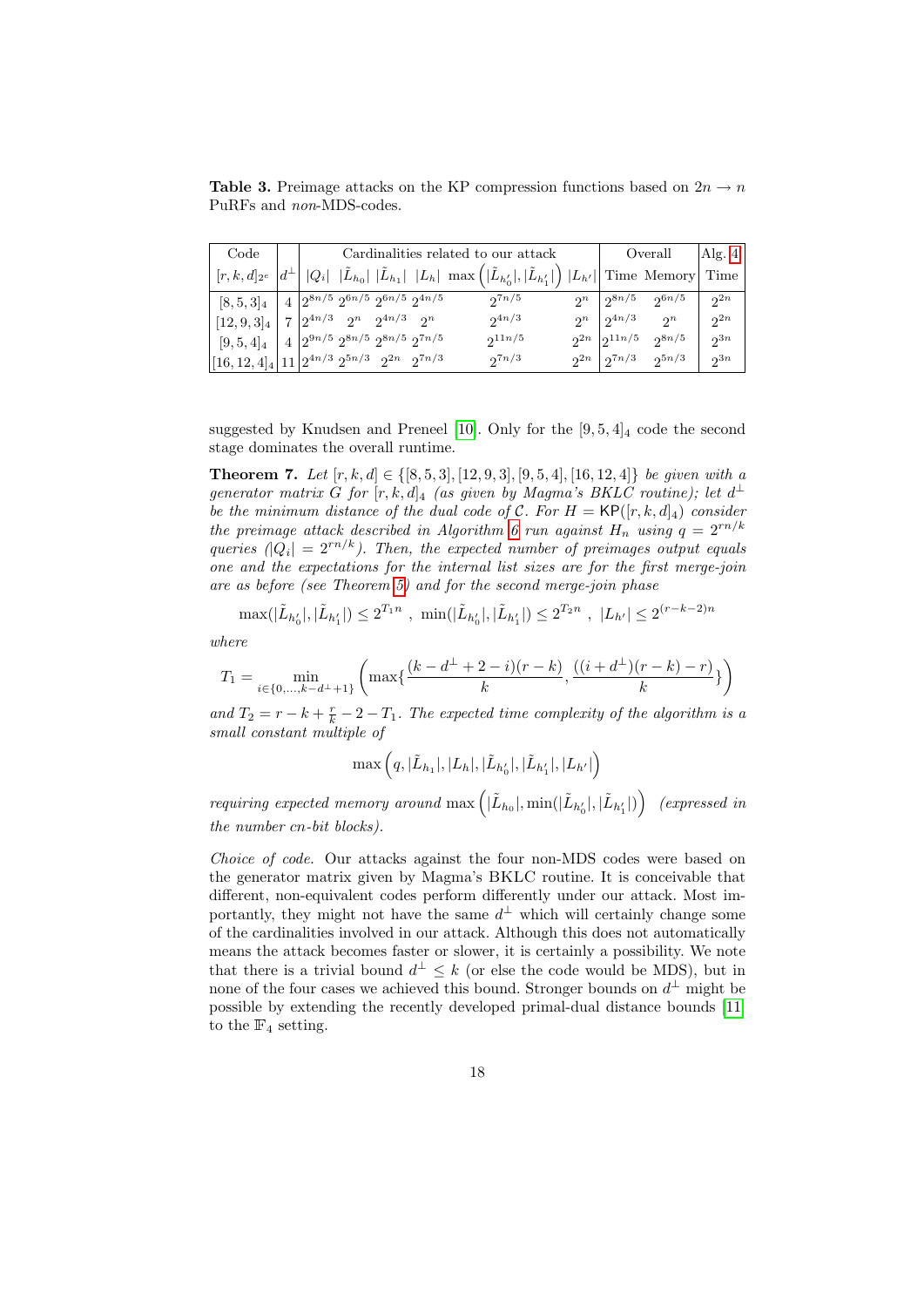#### 6 Conclusion

In this paper, we provide a new security analysis of the KP construction by directly addressing its conjectured preimage-resistance security. Firstly, we describe an attack taking into account both query and time-complexities. Our attacks demonstrate that the conjectured lower bound by Knudsen and Preneel is incorrect and exemplify that security bounds derived from the number of active functions can be misleading. Secondly, we determine a lower bound on the query complexity for a computationally unbounded adversary to successfully find preimages. This shows that the query complexity of our new attack is essentially optimal (up to a small factor). Moreover, we can conclude that the time complexity of our new preimage-finding attack is optimal for 9 out of the 16 schemes. For the remaining seven schemes we leave a gap between the information-theoretic lower bound and the real-life upper bound.

Acknowledgement. We thank the anonymous referees for their comments, in particular pointing out the work of Watanabe [\[25\]](#page-19-5).

#### References

- <span id="page-18-0"></span>1. J. Black, P. Rogaway, and T. Shrimpton. Black-box analysis of the block-cipherbased hash-function constructions from PGV. In Yung [\[26\]](#page-19-15), pages 320–335.
- <span id="page-18-8"></span>2. P. Camion and J. Patarin. The Knapsack Hash Function proposed at Crypto'89 can be broken. In D. W. Davies, editor, Advances in Cryptography—Eurocrypt'91 volume 547 of LNCS, pages 39–53. Springer, Heidelberg, 1991.
- <span id="page-18-7"></span>3. P. Chose, A. Joux, and M. Mitton. Fast correlation attacks: An algorithmic point of view. In L. Knudsen, editor, Advances in Cryptography—Eurocrypt'02, volume 2332 of LNCS, pages 209–221. Springer, Heidelberg, 2002.
- <span id="page-18-10"></span>4. O. Dunkelman, editor. Fast Software Encryption (FSE'09), volume 5665 of LNCS. Springer, Heidelberg, 2009.
- <span id="page-18-1"></span>5. E. Fleischmann, M. Gorski, and S. Lucks. On the security of Tandem-DM. In Dunkelman [\[4\]](#page-18-10), pages 84–103.
- <span id="page-18-2"></span>6. E. Fleischmann, M. Gorski, and S. Lucks. Security of cyclic double block length hash functions. In Parker [\[14\]](#page-19-16), pages 153–175.
- <span id="page-18-3"></span>7. L. Knudsen and F. Muller. Some attacks against a double length hash proposal. In B. K. Roy, editor, Advances in Cryptography—Asiacrypt'05, volume 3788 of LNCS, pages 462–473. Springer, Heidelberg, 2005.
- <span id="page-18-4"></span>8. L. R. Knudsen and B. Preneel. Hash functions based on block ciphers and quaternary codes. In K. Kim and T. Matsumoto, editors, Advances in Cryptography-Asiacrypt'96, volume 1163 of LNCS, pages 77–90. Springer, Heidelberg, 1996.
- <span id="page-18-5"></span>9. L. R. Knudsen and B. Preneel. Fast and secure hashing based on codes. In J. Burt Kaliski and S. Burton, editors, Advances in Cryptography—Crypto'97, volume 1294 of LNCS, pages 485–498. Springer, Heidelberg, 1997.
- <span id="page-18-6"></span>10. L. R. Knudsen and B. Preneel. Construction of secure and fast hash functions using nonbinary error-correcting codes. IEEE Transactions on Information Theory, 48(9):2524–2539, 2002.
- <span id="page-18-9"></span>11. R. Matsumoto, K. Kurosawa, T. Itoh, T. Konno, and T. Uyematsu. Primal-dual distance bounds of linear codes with application to cryptography. IEEE Transactions on Information Theory, 52(9):4251–4256, 2006.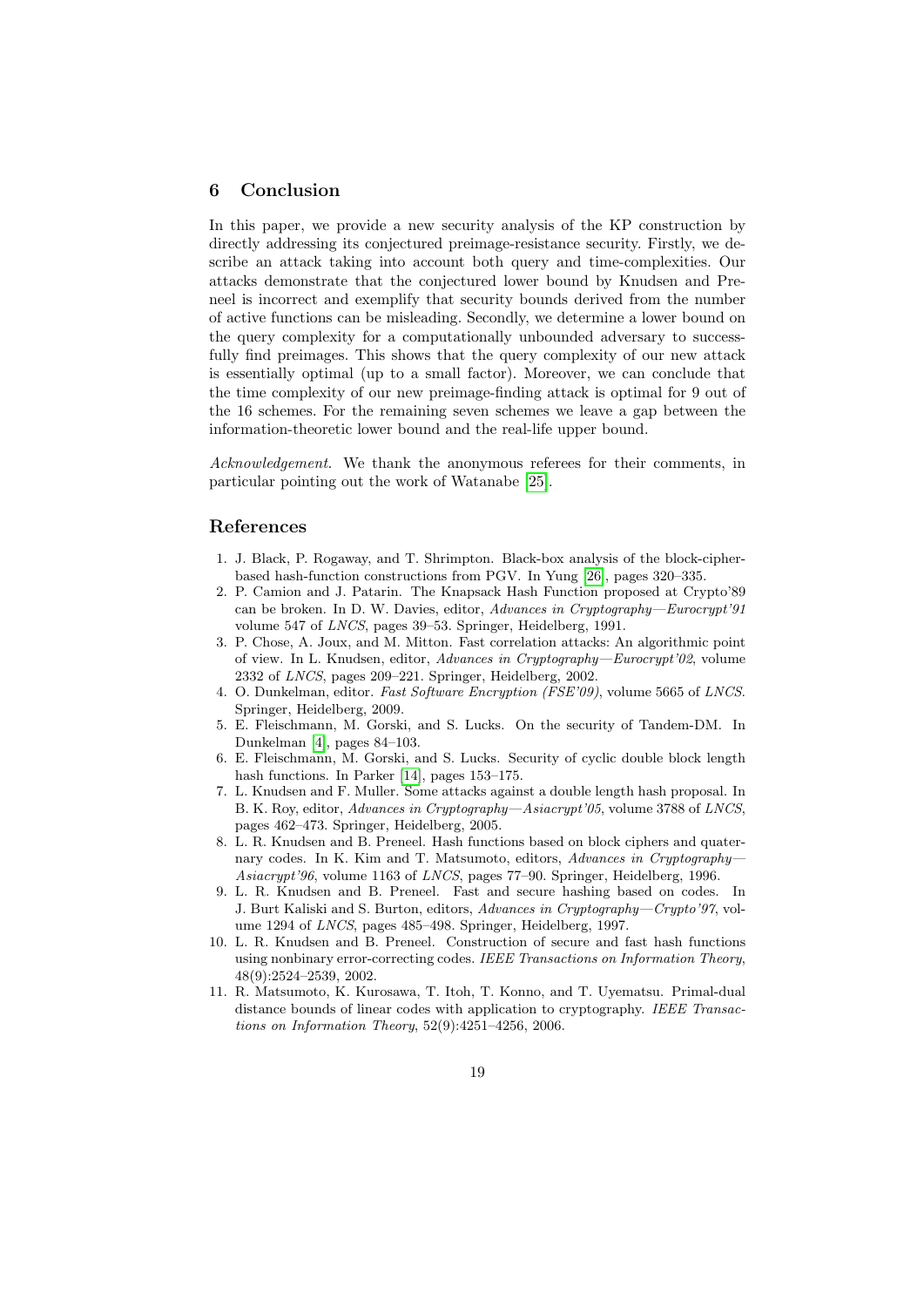- <span id="page-19-11"></span>12. M. Nandi, W. Lee, K. Sakurai, and S. Lee. Security analysis of a 2/3-rate double length compression function in black-box model. In H. Gilbert and H. Handschuh, editors, FSE'05, volume 3557 of LNCS, pages 243–254. Springer, Heidelberg, 2005.
- <span id="page-19-3"></span>13. O. Özen and M. Stam. Another glance at double-length hashing. In Parker  $[14]$ , pages 176–201.
- <span id="page-19-16"></span>14. M. G. Parker, editor. Cryptography and Coding 2009, volume 5921 of LNCS. Springer, Heidelberg, 2009.
- <span id="page-19-4"></span>15. T. Peyrin, H. Gilbert, F. Muller, and M. Robshaw. Combining compression functions and block cipher-based hash functions. In X. Lai and K. Chen, editors, Advances in Cryptography—Asiacrypt'06, volume 4284 of LNCS, pages 315–331. Springer, Heidelberg, 2006.
- <span id="page-19-0"></span>16. B. Preneel, R. Govaerts, and J. Vandewalle. Hash functions based on block ciphers: A synthetic approach. In D. Stinson, editor, Advances in Cryptography—Crypto'93, volume 773 of LNCS, pages 368–378. Springer, Heidelberg, 1993.
- <span id="page-19-9"></span>17. P. Rogaway and T. Shrimpton. Cryptographic hash-function basics: Definitions, implications and separations for preimage resistance, second-preimage resistance, and collision resistance. In B. K. Roy and W. Meier, editors, FSE, volume 3017 of LNCS, pages 371–388. Springer, Heidelberg, 2004.
- <span id="page-19-14"></span>18. P. Rogaway and J. Steinberger. Security/efficiency tradeoffs for permutation-based hashing. In N. P. Smart, editor, Advances in Cryptography—Eurocrypt'08, volume 4965 of LNCS, pages 220–236. Springer, Heidelberg, 2008.
- <span id="page-19-8"></span>19. R. Schroeppel and A. Shamir. A  $T = O(2^{n/2}), S = O(2^{n/4})$  algorithm for certain NP-complete problems. SIAM Journal on Computing, 10:456–464, 1981.
- <span id="page-19-6"></span>20. Y. Seurin and T. Peyrin. Security analysis of constructions combining FIL random oracles. In A. Biryukov, editor, FSE'07, volume 4593 of LNCS, pages 119–136. Springer, Heidelberg, 2007.
- <span id="page-19-12"></span>21. T. Shrimpton and M. Stam. Building a collision-resistant compression function from non-compressing primitives. In ICALP 2008, Part II, volume 5126, pages 643–654. Springer-Verlag, 2008.
- <span id="page-19-13"></span>22. M. Stam. Beyond uniformity: Better security/efficiency tradeoffs for compression functions. In D. Wagner, editor, Advances in Cryptography—Crypto'08, volume 5157 of LNCS, pages 397–412. Springer, Heidelberg, 2008.
- <span id="page-19-1"></span>23. M. Stam. Block cipher based hashing revisited. In Dunkelman [\[4\]](#page-18-10), pages 67–83.
- <span id="page-19-7"></span>24. D. Wagner. A generalized birthday problem. In Yung [\[26\]](#page-19-15), pages 288–303.
- <span id="page-19-5"></span>25. D. Watanabe. A note on the security proof of Knudsen-Preneel construction of a hash function. Unpublished manuscript, Available at [http://csrc.nist.gov/](http://csrc.nist.gov/groups/ST/hash/documents/WATANABE_kp_attack.pdf) [groups/ST/hash/documents/WATANABE\\_kp\\_attack.pdf](http://csrc.nist.gov/groups/ST/hash/documents/WATANABE_kp_attack.pdf), 2006.
- <span id="page-19-15"></span>26. M. Yung, editor. Advances in Cryptography—Crypto'02, volume 2442 of LNCS. Springer, Heidelberg, 2002.
- <span id="page-19-2"></span>27. G. Yuval. How to swindle Rabin. Cryptologia, 3:187–189, 1979.

## <span id="page-19-10"></span>A Illustrating the KP-Transform:  $\mathsf{KP}^1([5,3,3]_{2^2})$

Consider the compression function  $H = \text{KP}([5, 3, 3]_4)$ . This builds a  $6n \rightarrow 5n$ compression function using five underlying PuRFs each mapping  $2n \rightarrow n$  (so the rate is  $(2 \cdot 3 - 5)/5 = 1/5$ . The preprocessing function  $C<sup>PRE</sup>$  of H is defined by a generator matrix G of the code  $[5, 3, 3]_4$ . Using the G proposed in [\[10\]](#page-18-6) and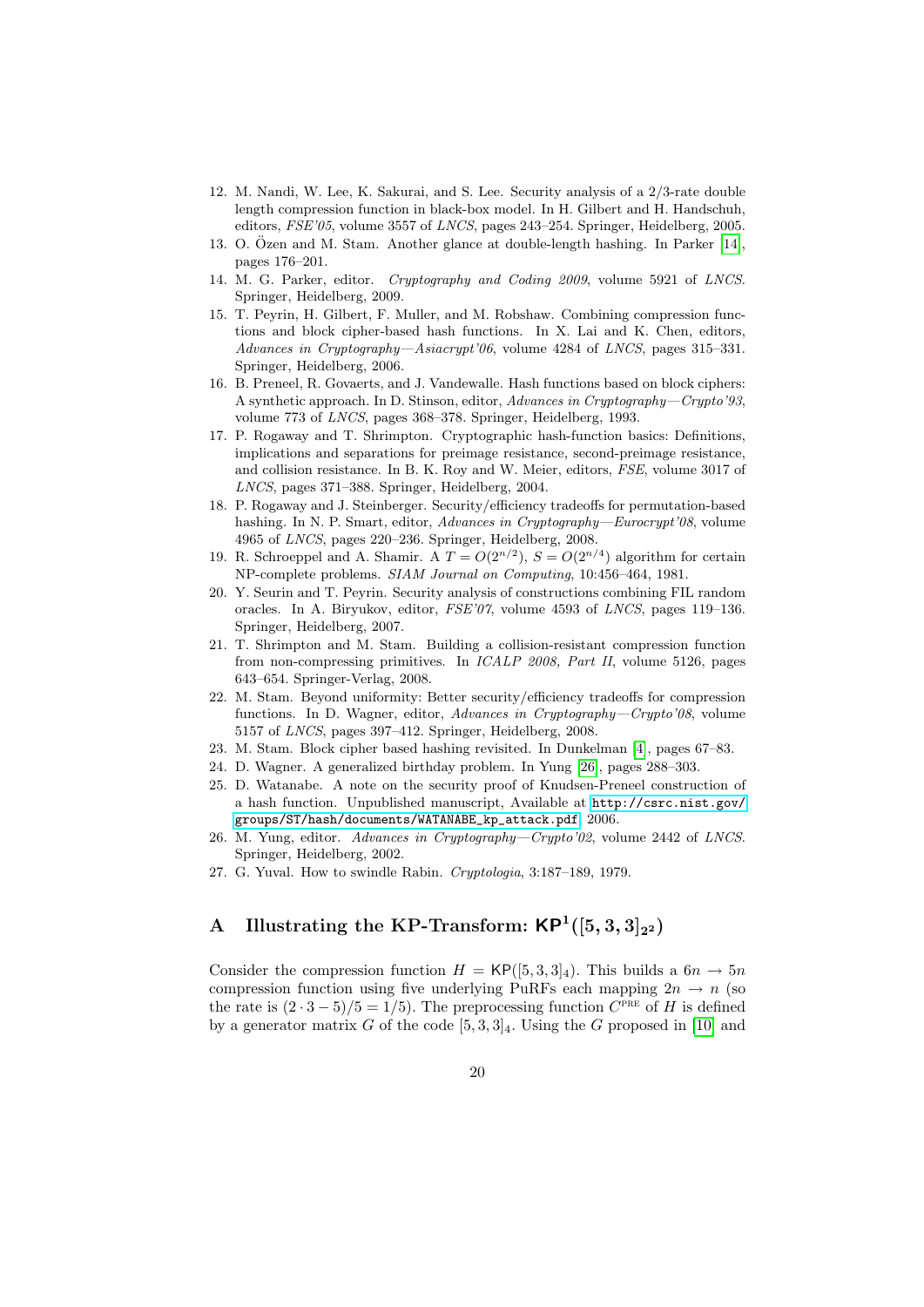defining  $\varphi$  by (that is also the one given in [\[10\]](#page-18-6))

$$
\varphi(0) = \begin{pmatrix} 0 & 0 \\ 0 & 0 \end{pmatrix}, \varphi(1) = \begin{pmatrix} 1 & 0 \\ 0 & 1 \end{pmatrix}, \varphi(w) = \begin{pmatrix} 1 & 1 \\ 0 & 1 \end{pmatrix} \text{ and } \varphi(w^2) = \begin{pmatrix} 0 & 1 \\ 1 & 1 \end{pmatrix}.
$$

we get

$$
G = \begin{pmatrix} 1 & 0 & 0 & 1 & 1 \\ 0 & 1 & 0 & 1 & w \\ 0 & 0 & 1 & 1 & w^2 \end{pmatrix} \text{ and } C^{\text{PRE}} = \begin{pmatrix} 1 & 0 & 0 & 0 & 0 & 0 & 0 & 1 & 0 \\ 0 & 1 & 0 & 0 & 0 & 0 & 0 & 1 & 0 & 1 \\ 0 & 0 & 1 & 0 & 0 & 0 & 1 & 0 & 1 & 1 \\ 0 & 0 & 0 & 1 & 0 & 0 & 0 & 1 & 0 & 1 \\ 0 & 0 & 0 & 0 & 1 & 0 & 1 & 0 & 0 & 1 \\ 0 & 0 & 0 & 0 & 0 & 1 & 0 & 1 & 1 & 1 \end{pmatrix}
$$

.

Therefore, given  $W \in \{0,1\}^{6n}$ ,  $H_n$  computes the digest  $Z \in \{0,1\}^{5n}$  as follows:

- 1. Compute  $X \leftarrow (\mathsf{C}^{\text{PRE}} \otimes I_n) \cdot W;$
- 2. Parse  $X = (x_i)_{i=1...5}$  and for  $i = 1...5$  compute  $y_i = f_i(x_i)$ ;
- 3. Parse  $(y_i)_{i=1...5} = Y$  and output  $Z = (I_5 \otimes I_n) \cdot Y$ , equivalently  $Z = y_1 ||...|| y_5$ .

## <span id="page-20-0"></span>B Runtime Analysis (Proof of Theorems [5](#page-15-1) and [7\)](#page-17-0)

We will proceed step by step to prove our claims. The first three steps are common for the MDS and non-MDS case (where for MDS codes  $d^{\perp} = k + 1$ ). The remaining steps are treated separately. In the complexity estimations below, we concentrate on expected values and largely ignore (the effects of) polynomial factors in  $n$  (e.g. due to memory access). Throughout memory is measured in multiples of cn-bit blocks.

1. QUERY PHASE. The time complexity of this step is simply  $2^{rn/k}$  PuRF evaluations as  $q = 2^{rn/k}$ . Per  $L_i$  we need  $q/2^n = 2^{(r-k)n/k}$  memory.

2. FIRST MERGE PHASE. The main computational part of this step is the generation of the lists  $\tilde{L}_{h_j}$  for  $j=0,1$ . The time required for generating  $\tilde{L}_{h_0}$  and  $\tilde{L}_{h_1}$  essentially equals their respective sizes, namely  $|L_i|^{|\chi(h_0)|}$  and  $|L_i|^{|\chi(h_1)|}$ . We left i unspecified since all the  $L_i$  should be about the same size, namely  $|L_i| \approx 2^{(r-k)n/k}$ . Since by construction,  $|\chi(h_0)| = \lfloor d^{\perp}/2 \rfloor$  and  $|\chi(h_1)| = \lceil d^{\perp}/2 \rceil$ , the relevant cardinalities become  $2^{(r-k)(d^{\perp}/2\ln/k)}$  and  $2^{(r-k)(d^{\perp}/2\ln/k)}$ . This is clearly dominated by the latter.

3. FIRST JOIN PHASE. This step constructs  $L<sub>h</sub>$  by finding collisions between  $\tilde{L}_{h_0}$  and  $\tilde{L}_{h_1}$  in their second components. Since  $|\tilde{L}_{h_0}| \cdot |\tilde{L}_{h_1}| \approx 2^{d^{\perp}(r-k)n/k}$  and we are interested in collisions on  $rn/k$  bits, we have  $|L_h| \approx 2^{(d^{\perp}(r-k)-r)n/k}$ (which equals  $2^{(r-k-1)n}$  for MDS codes, given that  $d^{\perp} = k+1$ ). Each colliding element can be forwarded directly to the next step eliminating a need to store  $L<sub>h</sub>$ . Moreover, the collision search can be performed in conjunction with step 2 storing  $\tilde{L}_{h_0}$  and checking (and processing) collisions on the fly when generating  $\tilde{L}_{h_1}$ . This way the memory requirements are reduced to  $|\tilde{L}_{h_0}| \approx 2^{(r-k)\lfloor d^{\perp}/2\rfloor n/k}$ .